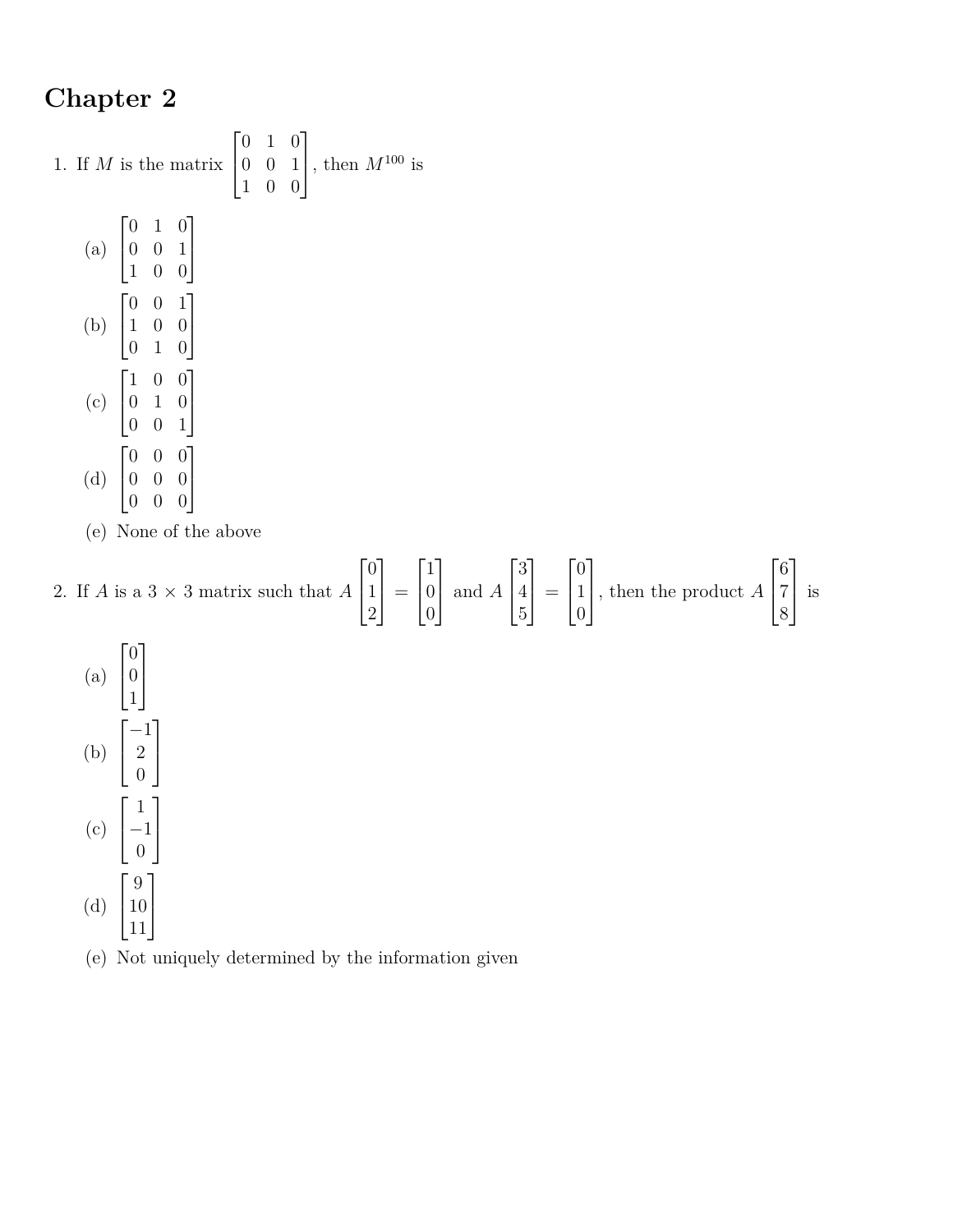- 3.  $\begin{bmatrix} 1 & -1 \\ 2 & 0 \end{bmatrix} \begin{bmatrix} 3 \\ 1 \end{bmatrix}$ 1 = (a)  $\begin{bmatrix} 2 \\ c \end{bmatrix}$ 6 1 (b)  $\begin{bmatrix} 5 \end{bmatrix}$ −3 1  $(c)$   $\begin{bmatrix} 0 \\ 2 \end{bmatrix}$ 2 1
- 4. Let  $A$  and  $B$  be  $2 \times 3$  matrices. Then
	- (a)  $A + B$  is a 2  $\times$  3 matrix
	- (b)  $A + B$  is a  $4 \times 6$  matrix
	- (c)  $A + B$  is a  $4 \times 9$  matrix
- 5. For which of the following  $3 \times 3$  matrices *A* do we have  $AB = BA = B$  for all matrices *B* that are  $3 \times$ 3?
	- $(a)$   $A =$  $\sqrt{ }$  $\overline{1}$ 1 0 0 0 1 0 0 0 1 1  $\overline{a}$ (b)  $A =$  $\sqrt{ }$  $\overline{1}$ 0 0 1 0 1 0 1 0 0 1  $\overline{a}$  $(c)$   $A =$  $\sqrt{ }$  $\overline{1}$ 1 1 1 1 1 1 1 1 1 1  $\overline{1}$
- 6. Which of the following matrix products is zero?
	- (a)  $\begin{bmatrix} 1 & -1 \\ 1 & 1 \end{bmatrix}$ 1 −1  $\begin{bmatrix} 2 & 3 \end{bmatrix}$  $-2$   $-3$ 1 (b)  $\begin{bmatrix} -1 & 1 \\ -1 & 1 \end{bmatrix} \begin{bmatrix} 2 & 3 \\ 2 & 3 \end{bmatrix}$  $(c)$   $\begin{bmatrix} 1 & -1 \\ 1 & 1 \end{bmatrix}$ 1 −1  $\begin{bmatrix} 2 & 2 \\ 3 & 3 \end{bmatrix}$
- 7. Which of the following properties does matrix multiplication lact
	- (a) Associativity
	- (b) Commutativity
	- (c) Distributivity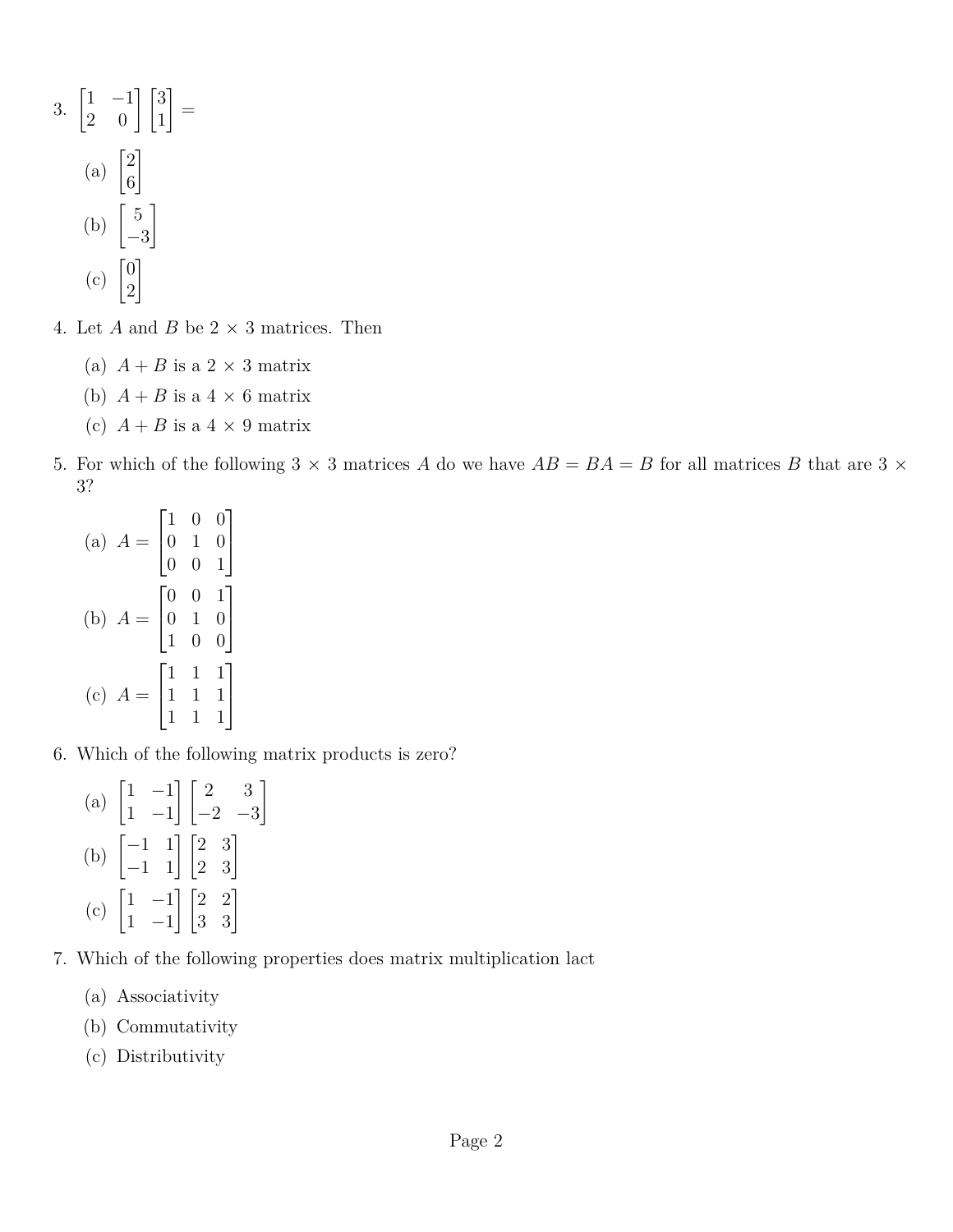- 8. For a matrix A that is  $n \times n$ , we ahve
	- (a) If rank  $A = n$ , then A is invertible, but there exist invertible matrices with rank  $A \neq n$
	- (b) If *A* is invertible, then rank  $A = n$ , but there exist matrices *A* with rank  $A = n$ , which are not invertible
	- (c) rank  $A = n$  if and only if A is invertible
- 9. Which of the following transformations cannot be made elementary?
	- (a)  $\begin{bmatrix} 2 & 7 \\ 1 & 1 \end{bmatrix} \longrightarrow \begin{bmatrix} 2 & 7 \\ 3 & 8 \end{bmatrix}$ (b)  $\begin{bmatrix} 1 & 1 \\ 2 & 7 \end{bmatrix} \longrightarrow \begin{bmatrix} 1 & 4 \\ 2 & 8 \end{bmatrix}$ (c)  $\begin{bmatrix} 1 & 2 \\ 7 & 1 \end{bmatrix} \longrightarrow \begin{bmatrix} -11 & 2 \\ 1 & 1 \end{bmatrix}$
- 10. Let *A* be an  $m \times n$  matrix and *B* be a  $n \times m$  matrix so that we have  $\mathbb{R}^n \stackrel{A}{\to} \mathbb{R}^m \stackrel{B}{\to} \mathbb{R}^n$ . Let  $BA = E_n$  $Id_{\mathbf{R}^n}$  as a linear map). Then
	- (a)  $m \geq n$ , *A* injective, *B* surjective
	- (b)  $m \leq n$ , *A* surjective, *B* injective
	- (c)  $m = n$ , *A* and *B* invertible (bijective)
- 11. If one abbreviates a system of linear equations as  $A$ **x** = **b**, then
	- (a) *A* is an  $m \times n$  matrix and  $b \in \mathbb{R}^n$
	- (b) *A* is an  $m \times n$  matrix and  $b \in \mathbb{R}^m$
	- (c) *A* is an  $m \times n$  matrix and  $b \in \mathbb{R}^n$  or  $b \in \mathbb{R}^m$
- 12. A system of linear equations  $A$ **x** = **b** is called solvable if
	- (a)  $A\mathbf{x} = \mathbf{b}$  for all  $x \in \mathbf{R}^n$
	- (b)  $A\mathbf{x} = \mathbf{b}$  for precisely one  $x \in \mathbb{R}^n$
	- (c)  $A\mathbf{x} = \mathbf{b}$  for at least one  $x \in \mathbb{R}^n$
- 13. If **b** is one of the columns of *A*, then  $A$ **x** = **b** is
	- (a) solvable in all cases
	- (b) unsolvable in all cases
	- (c) sometimes solvable, sometimes unsolvable, depending on *A* and *b*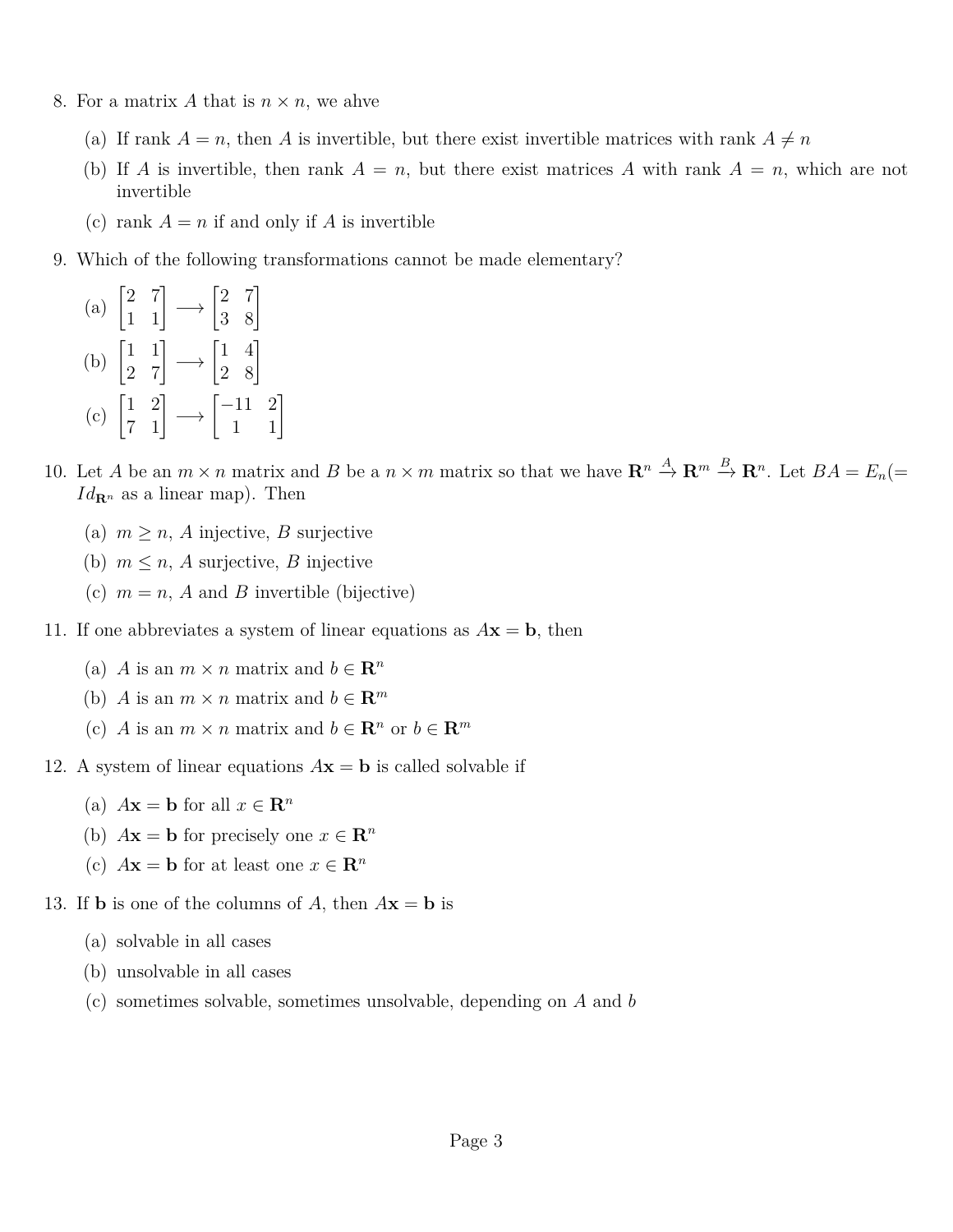- 14. Let  $A$ **x** = **b** be a system of equations with square matrix *A* (*n* equations in *n* unknowns). Then  $A$ **x** = **b** is
	- (a) uniquely solvable
	- (b) solvable or unsolvable, depending on *A*, **b**
	- (c) solvable, but perhaps not uniquely, depending on *A*, **b**

15. Let  $R =$  $\sqrt{ }$  $\vert$ 1 0 0 1 0 1 0 1 0 0 1 2 1 . If *<sup>R</sup>* is the reduced row echelon form of the augmented matrix for the system

 $A$ **x** = **b**, what are the solutions to that system?

- (a)  $x_1 = 1, x_2 = 1,$  and  $x_3 = 2$
- (b)  $x_1 = 1, x_2 = 1, x_3 = 2, \text{ and } x_4 = 0$
- (c)  $x_1 = -t, x_2 = -t, x_3 = -2t,$  and  $x_4 = t$
- (d) There are no solutions to this system

16. Let  $R =$  $\sqrt{ }$  $\overline{1}$ 1 0 0 1 0 1 0 1 0 0 1 2 1 . If *<sup>R</sup>* is the reduced row echelon form of the coefficent matrix for the system  $A$ **x** = 0, what are the solutions to that system?

- (a)  $x_1 = 1, x_2 = 1,$  and  $x_3 = 2$
- (b)  $x_1 = 1, x_2 = 1, x_3 = 2, \text{ and } x_4 = 0$
- (c)  $x_1 = -t, x_2 = -t, x_3 = -2t,$  and  $x_4 = t$
- (d) There are no solutions to this system
- 17. For what value (or values) of *m* is the vector  $(1, 2, m, 5)$  a linear combination of the vectors  $(0, 1, 1, 1)$ ,  $(0, 0, 0, 1)$ , and (1*,* 1*,* 2*,* 0)?
	- (a) For no value of *m*
	- $(b) -1$  only
	- $(c)$  1 only
	- (d) 3 only
	- (e) For infinitely many values of *m*

18. If 
$$
u = \begin{bmatrix} 1 \\ 2 \\ 4 \end{bmatrix}
$$
 and  $v = \begin{bmatrix} -2 \\ 0 \\ 5 \end{bmatrix}$ , what is  $2u - 3v$ ?  
\n(a)  $\begin{bmatrix} -4 \\ 4 \\ 23 \end{bmatrix}$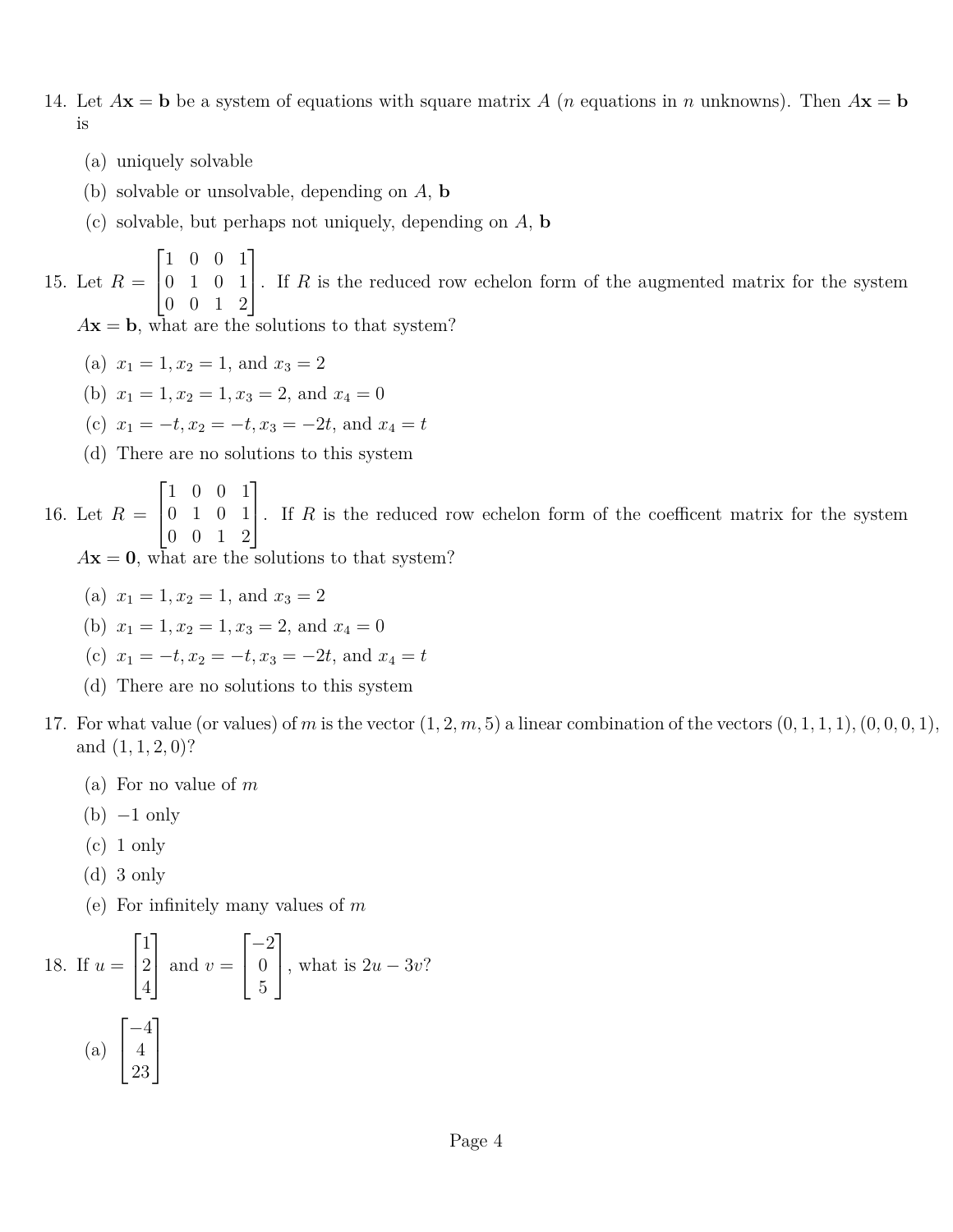(b) 
$$
\begin{bmatrix} 8 \\ 4 \\ -7 \end{bmatrix}
$$
  
\n(c)  $\begin{bmatrix} 8 \\ 4 \\ 23 \end{bmatrix}$   
\n(d)  $\begin{bmatrix} 7 \\ 6 \\ 2 \end{bmatrix}$   
\n19. Write  $z = \begin{bmatrix} -5 \\ 3 \\ 16 \end{bmatrix}$  as a linear combination of  $x = \begin{bmatrix} 1 \\ -1 \\ 4 \end{bmatrix}$  and  $y = \begin{bmatrix} -3 \\ 2 \\ 6 \end{bmatrix}$   
\n(a)  $z = -5x$   
\n(b)  $z = -2x + y$   
\n(c)  $z = x + 2y$   
\n(d)  $z = 2x + y$   
\n(e) z cannot be written as a linear combination of x and y  
\n(f) None of the above

20. Write 
$$
z = \begin{bmatrix} 2 \\ -2 \\ 6 \end{bmatrix}
$$
 as a linear combination of  $x = \begin{bmatrix} -2 \\ 3 \\ 1 \end{bmatrix}$  and  $y = \begin{bmatrix} 4 \\ -5 \\ 7 \end{bmatrix}$ 

(a)  $z = x + y$ 

$$
(b) z = -x + y
$$

$$
(c) z = 3x + 2y
$$

- (d)  $z = -3x + y$
- (e) *z* cannot be written as a linear combination of *x* and *y*
- (f) None of the above

21. Suppose we have the vectors  $\sqrt{ }$  $\overline{1}$ 3 1 2 1 and  $\sqrt{ }$  $\overline{1}$ 5 0 1 1 . Which of the following is *not* a linear combination of these?

(a) 
$$
\begin{bmatrix} 6 \\ 2 \\ 4 \end{bmatrix}
$$
  
(b) 
$$
\begin{bmatrix} 8 \\ 0 \\ 3 \end{bmatrix}
$$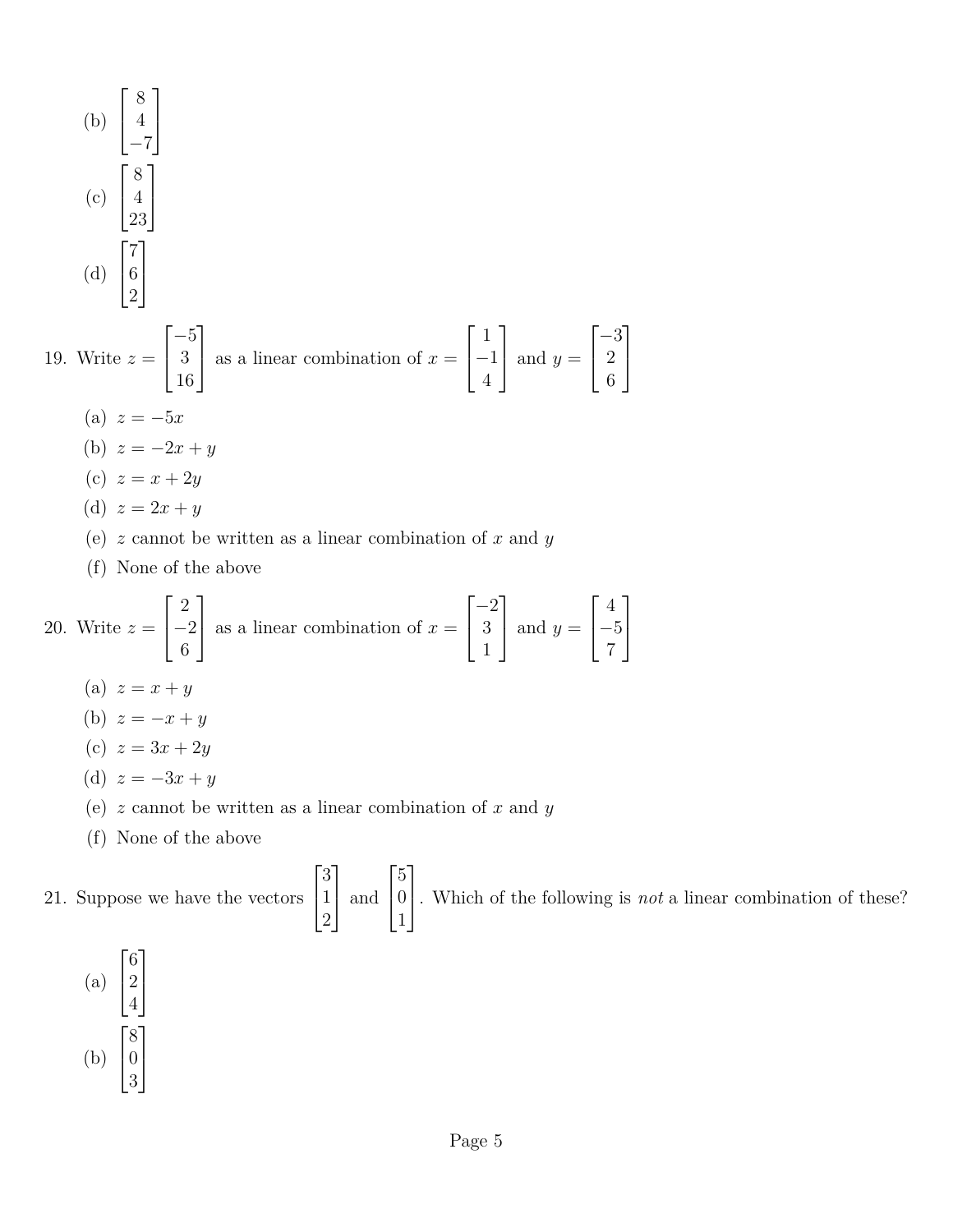

(f) More than one of the above is not a linear combination of the given vectors

22. Suppose we have the vectors 
$$
\begin{bmatrix} 3 \\ 1 \\ 2 \end{bmatrix}
$$
 and  $\begin{bmatrix} 5 \\ 0 \\ 1 \end{bmatrix}$ . Which of the following is true?

- (a) Every vector in  $\mathbb{R}^3$  can be written as a linear combination of these vectors
- (b) Some, but not all, vectors in  $\mathbb{R}^3$  can be written as a linear combination of these vectors
- (c) Every vector in  $\mathbb{R}^2$  can be written as a linear combination of these vectors
- (d) More than one of the above is true
- (e) None of the above are true

23. Which of the following vectors can be written as a linear combination of the vectors  $\begin{bmatrix} 1 \\ 0 \end{bmatrix}$ 0  $\Big]$  and  $\Big[$ <sup>0</sup> 1 1 ?

(a)  $\begin{bmatrix} 2 \\ 0 \end{bmatrix}$ 0 1 (b)  $\begin{bmatrix} -3 \\ 1 \end{bmatrix}$ 1 1  $(c) \ \binom{4}{2}$ 3*.*7 1 (d) All of the above

| 24. Which of the following vectors can be written as a linear combination of the vectors $\begin{bmatrix} 1 \\ 0 \\ 0 \end{bmatrix}$ , $\begin{bmatrix} 0 \\ 1 \\ 0 \end{bmatrix}$ , and $\begin{bmatrix} 0 \\ 0 \\ 1 \end{bmatrix}$ ? |  |  |  |
|----------------------------------------------------------------------------------------------------------------------------------------------------------------------------------------------------------------------------------------|--|--|--|

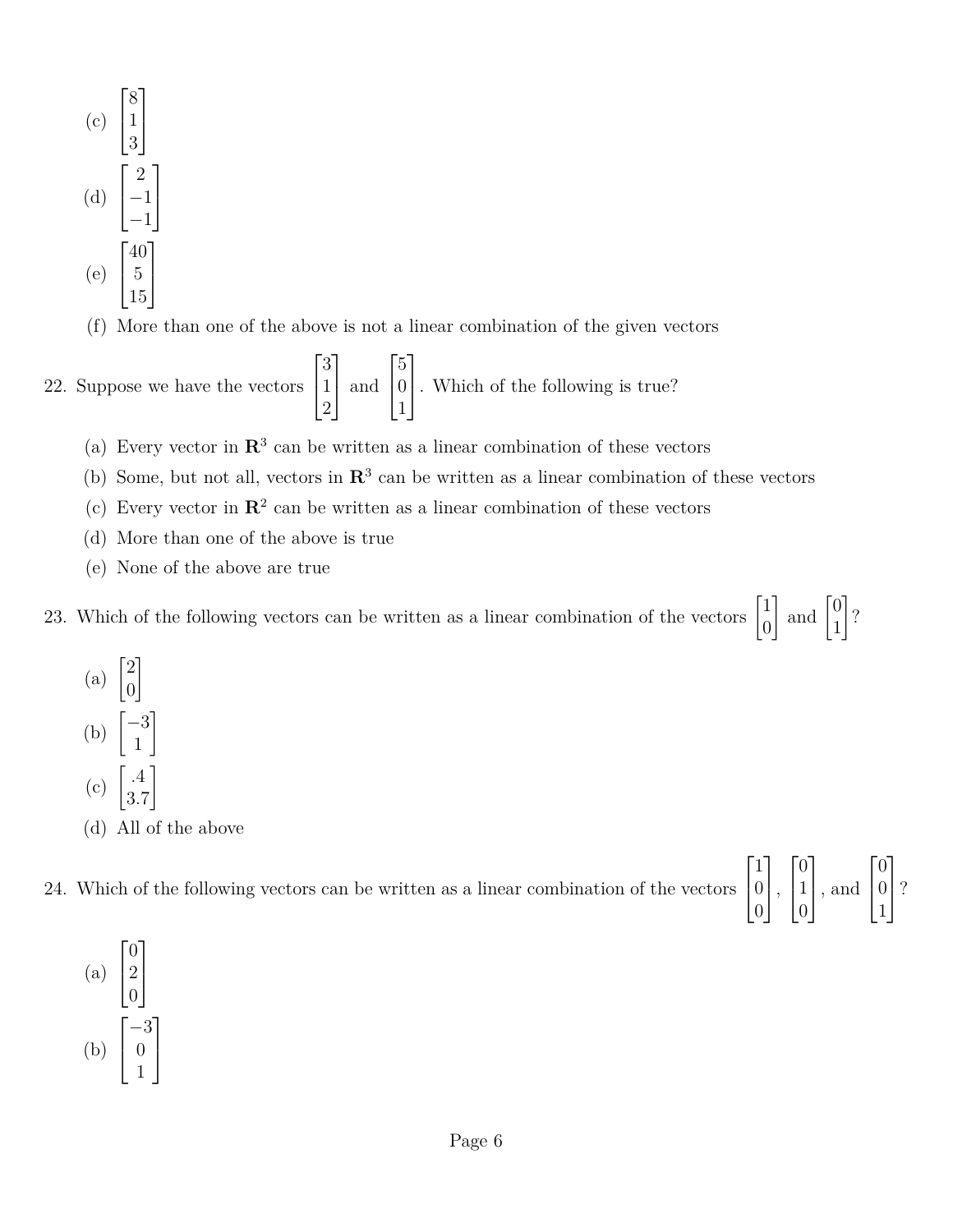$$
\begin{array}{c}\n\text{(c)} \begin{bmatrix} .4\\3.7\\-1.5 \end{bmatrix}\n\end{array}
$$

- (d) All of the above
- 25. Let z be any vector from  $\mathbb{R}^3$ . If we have a set V of unknown vectors from  $\mathbb{R}^3$ , how many vectors must be in  $V$  to guarantee that  $z$  can be written as a linear combination of the vectors in  $V$ ?
	- (a) 2
	- (b) 3
	- (c) 4
	- (d) It is not possible to make such a guarantee
- 26. Lucinda owns two ice cream parlors. The first ice cream shop sells 5 gallons of vanilla ice cream and 8 gallons of chocolate ice cream each day. The daily sales at the second store are 6 gallons of vanilla ice cream and 10 gallons of chocolate ice cream. The daily sales at stores one and two can be represented by the vectors  $s_1 =$  $\sqrt{5}$ 8 1 and  $s_2 =$  $\begin{bmatrix} 6 \\ 10 \end{bmatrix}$ , respectively. In this context, what interpretation can be given to the vector 15*s*1?
	- (a)  $15s_1$  shows the number of people that can be served with 15 gallons of vanilla ice cream
	- (b) 15*s*<sup>1</sup> shows the gallons of vanilla and chocolate ice cream sold by store 1 in 15 days
	- (c) 15*s*<sup>1</sup> gives the total revenue from selling 15 gallons of ice cream at store 1
	- (d) 15*s*<sup>1</sup> represents the number of days it will take to sell 15 gallons of ice cream at store 1
- 27. Lucinda owns two ice cream parlors. The first ice cream shop sells 5 gallons of vanilla ice cream and 8 gallons of chocolate ice cream each day. The daily sales at the second store are 6 gallons of vanilla ice cream and 10 gallons of chocolate ice cream. The daily sales at stores one and two can be represented by the vectors  $s_1 =$  $\sqrt{5}$ 8 1 and  $s_2 =$  $\begin{bmatrix} 6 \\ 10 \end{bmatrix}$ , respectively. The stores are run by different managers, and they are not always able to be open the same number of days in a month. If store 1 is open for  $c_1$  days in March, and store 2 is open for *c*<sup>2</sup> days in March, which of the following represents the total sales of each flavor of ice cream between the two stores?
	- $(c_1s_1 + c_2s_2)$
	- (b)  $\begin{bmatrix} 5 & 6 \\ 8 & 10 \end{bmatrix} \begin{bmatrix} c_1 \\ c_2 \end{bmatrix}$ 1  $(c)$   $\begin{bmatrix} 5c_1 \\ 8 \end{bmatrix}$ 1  $\int 6c_2$ 1
	- 8*c*<sup>1</sup>  $+$ 10*c*<sup>2</sup>
	- (d) All of the above
	- (e) None of the above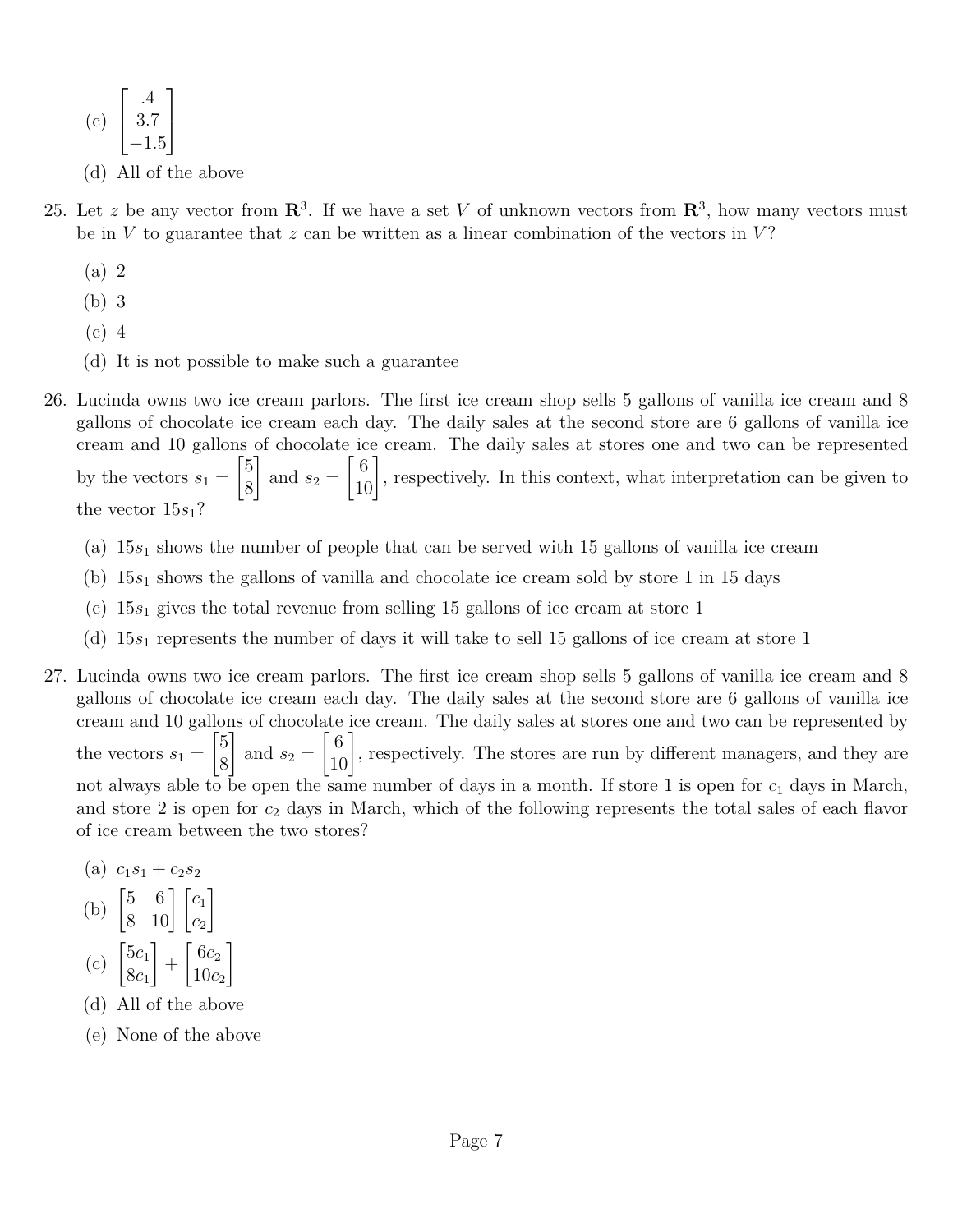- 28. Lucinda owns two ice cream parlors. The first ice cream shop sells 5 gallons of vanilla ice cream and 8 gallons of chocolate ice cream each day. The daily sales at the second store are 6 gallons of vanilla ice cream and 10 gallons of chocolate ice cream. The daily sales at stores one and two can be represented by the vectors  $s_1 =$  $\sqrt{5}$ 8 1 and  $s_2 =$  $\begin{bmatrix} 6 \\ 10 \end{bmatrix}$ , respectively. Lucinda is getting ready to close her ice cream parlors for the winter. She has a total of 39 gallons of vanilla ice cream in her warehouse, and 64 gallons of chocolate ice cream. She would like to distribute the ice cream to the two stores so that it is used up before the stores close for the winter. How much ice cream should she take to each store? The stores may stay open for different number of days, but no store may run out of ice cream before the end of the day on which it closes.
	- (a) Lucinda should take 3 gallons of each kind of ice cream to store 1 and 4 gallons of each kind to store 2
	- (b) Lucinda should take 3 gallons of vanilla to each store and 4 gallons of chocolate to each store
	- (c) Lucinda should take 15 gallons of vanilla and 24 gallons of chocolate to store 1, and she should take 24 gallons of vanilla and 40 gallons of chocolate to store 2
	- (d) Lucinda should take 15 gallons of vanilla and 32 gallons of chocolate to store 1, and she should take 18 gallons of vanilla and 40 gallons of chocolate to store 2
	- (e) This cannot be done unless ice cream is thrown out or a store runs out of ice cream before the end of the day
- 29. Suppose a  $4 \times 4$  matrix A has rank 4. How many solutions does the system  $A\mathbf{x} = \mathbf{b}$  have?
	- (a) 0
	- (b) 1
	- (c) Infinite
	- (d) Not enough information given
- 30. Suppose a  $4 \times 4$  matrix A has rank 3. How many solutions does the system  $A\mathbf{x} = \mathbf{b}$  have?
	- (a) 0
	- (b) 1
	- (c) Infinite
	- (d) Not enough information given
- 31. Suppose a  $4 \times 4$  matrix A has rank 3. If it is known that  $(4, 5, 0, 1)$  is a solution to the system  $A\mathbf{x} = \mathbf{b}$ , then how many solutions does  $Ax = b$  have?
	- (a) 1
	- (b) Infinite
	- (c) Not enough information is given
- 32. Suppose a  $5 \times 5$  matrix *A* has rank 3. If it is known that  $(-1, 4, 2, 0, 3)$  is a solution to the system  $A$ **x** = **b**, then how many parameters does the solution set have?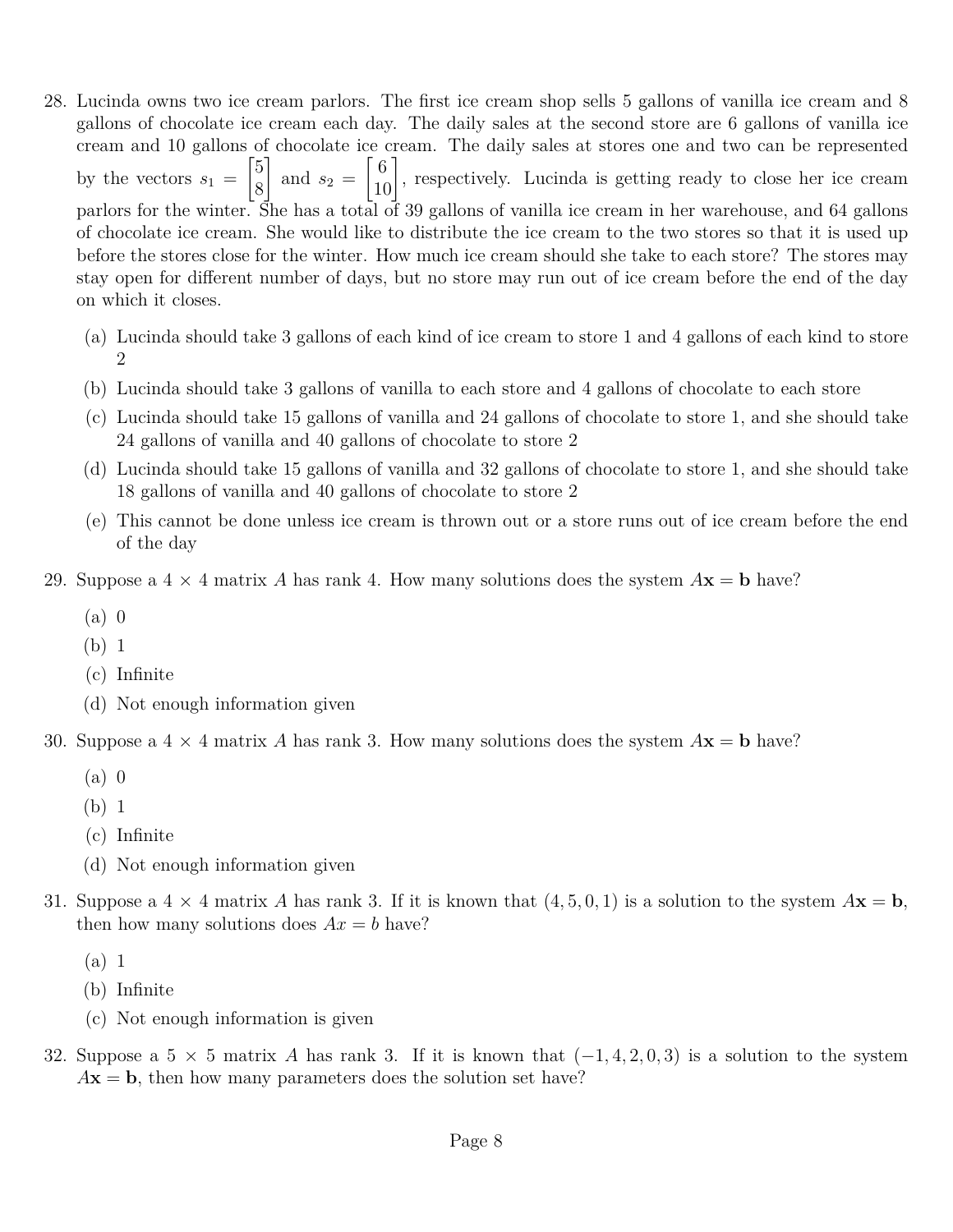| $(a)$ 0                                                                                                                                 |
|-----------------------------------------------------------------------------------------------------------------------------------------|
| (b) 1                                                                                                                                   |
| $(c)$ 2                                                                                                                                 |
| $(d)$ 3                                                                                                                                 |
| $(e)$ 4                                                                                                                                 |
| (f) Not enough information given                                                                                                        |
| 33. Let $A = \begin{bmatrix} 4 & 6 \\ 20 & 24 \end{bmatrix}$ and $B = \begin{bmatrix} 2 & 5 \\ 3 & 7 \end{bmatrix}$ . What is $A + B$ ? |
| (a) 71                                                                                                                                  |
| (b) $\begin{bmatrix} 6 & 9 \\ 7 & 11 \end{bmatrix}$                                                                                     |
| (c) $\begin{bmatrix} 6 & 11 \\ 23 & 31 \end{bmatrix}$                                                                                   |
| (d) $\begin{vmatrix} 26 & 62 \\ 112 & 268 \end{vmatrix}$                                                                                |
| (e) $\begin{bmatrix} 4 & 6 & 2 & 5 \\ 20 & 24 & 3 & 7 \end{bmatrix}$                                                                    |
| 34. If $A = \begin{bmatrix} 2 & 3 & 1 \\ 0 & -1 & 3 \\ -2 & 0 & 4 \end{bmatrix}$ what is $A^T$ ?                                        |
| (a) $A^T = \begin{bmatrix} 2 & 3 & 1 \\ 0 & -1 & 3 \\ -2 & 0 & 4 \end{bmatrix}$                                                         |
| (b) $A^T = \begin{bmatrix} 2 & 0 & -2 \\ 3 & -1 & 0 \\ 1 & 3 & 4 \end{bmatrix}$                                                         |
| (c) $A^T = \begin{bmatrix} -2 & 0 & 4 \\ 0 & -1 & 3 \\ 2 & 3 & 1 \end{bmatrix}$                                                         |
| (d) $A^T = \begin{bmatrix} 1 & 3 & 4 \\ 3 & -1 & 0 \\ 2 & 0 & -2 \end{bmatrix}$                                                         |
| 35. If $A = \begin{bmatrix} 4 & 6 \\ 20 & 7 \end{bmatrix}$ what is 5A?                                                                  |
| (a) $5A = \begin{bmatrix} 9 & 6 \\ 20 & 7 \end{bmatrix}$                                                                                |
|                                                                                                                                         |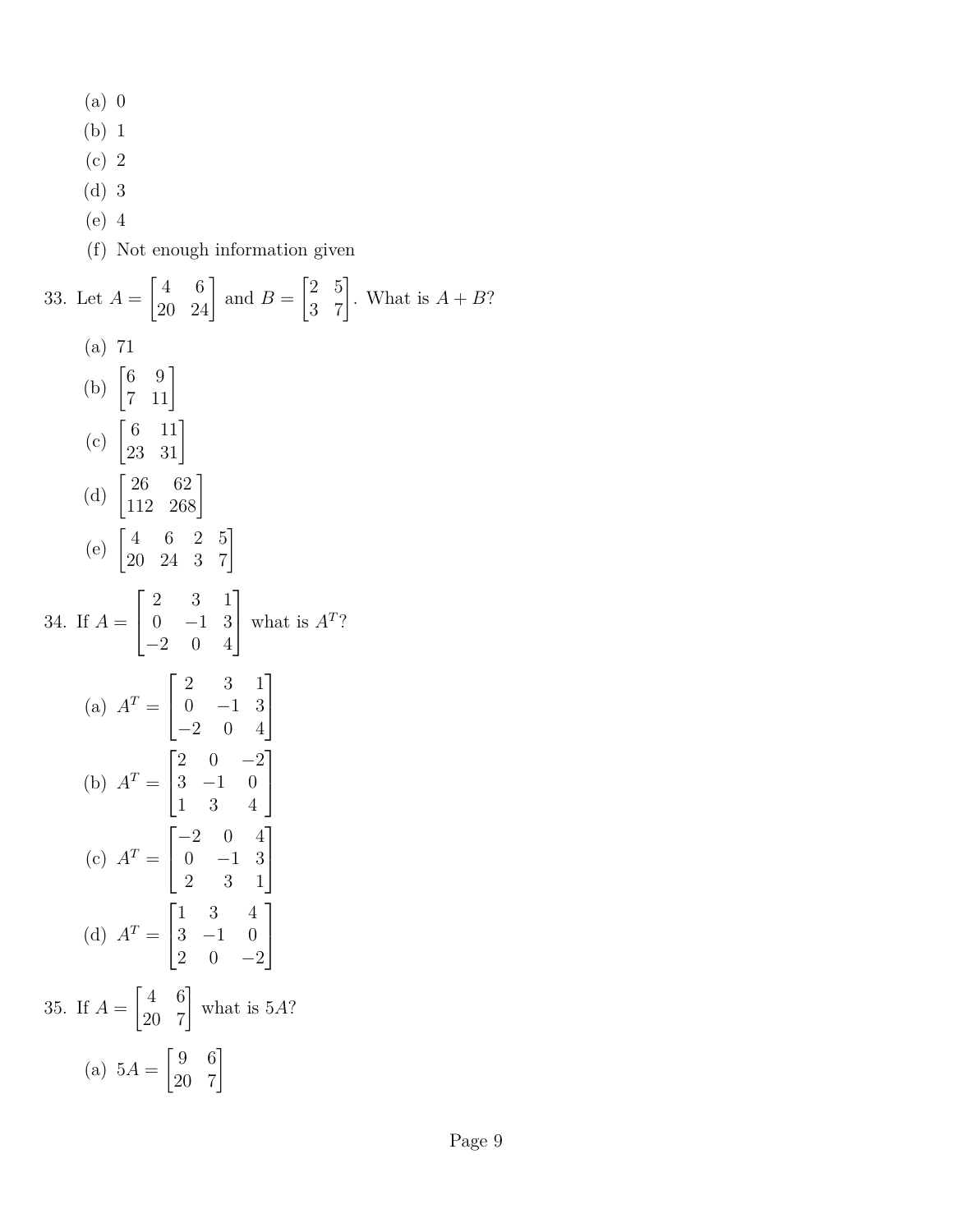(b) 
$$
5A = \begin{bmatrix} 9 & 11 \\ 25 & 12 \end{bmatrix}
$$
  
\n(c)  $5A = \begin{bmatrix} 20 & 6 \\ 20 & 7 \end{bmatrix}$   
\n(d)  $5A = \begin{bmatrix} 20 & 30 \\ 100 & 35 \end{bmatrix}$ 

- 36. If *A* is a matrix and *c* a scalar such that  $cA = 0$  (here 0 represents a matrix with all entries equal to zero), then
	- (a) *A* is the identity matrix
	- (b)  $A = 0$
	- (c)  $c = 0$
	- (d) Both  $A = 0$  and  $c = 0$
	- (e) Either  $A = 0$  and  $c = 0$
	- (f) We can't deduce anything

37. If 
$$
A = \begin{bmatrix} 2 & 1 \ 3 & 2 \end{bmatrix}
$$
 and  $B = \begin{bmatrix} 4 \ -1 \end{bmatrix}$ , calculate the product  $AB$   
\n(a)  $AB = \begin{bmatrix} 5 \ 2 \end{bmatrix}$   
\n(b)  $AB = \begin{bmatrix} 10 & 7 \ -3 & -2 \end{bmatrix}$   
\n(c)  $AB = \begin{bmatrix} 8 & 4 \ -3 & -2 \end{bmatrix}$   
\n(d)  $AB = \begin{bmatrix} 7 \ 10 \end{bmatrix}$ 

- (e) None of the above
- (f) This matrix multiplication is impossible

38. Calculate  $\begin{bmatrix} 2 & 0 \\ -3 & 1 \end{bmatrix}$  ×  $\begin{bmatrix} 0 & -1 \\ 2 & 2 \end{bmatrix}$ (a)  $\begin{bmatrix} 3 & -1 \\ -2 & 2 \end{bmatrix}$ (b)  $\begin{bmatrix} 0 & -2 \\ 2 & 5 \end{bmatrix}$  $(c) \begin{bmatrix} 0 & 0 \\ -6 & 2 \end{bmatrix}$ (d) None of the above

(e) This matrix multiplication is impossible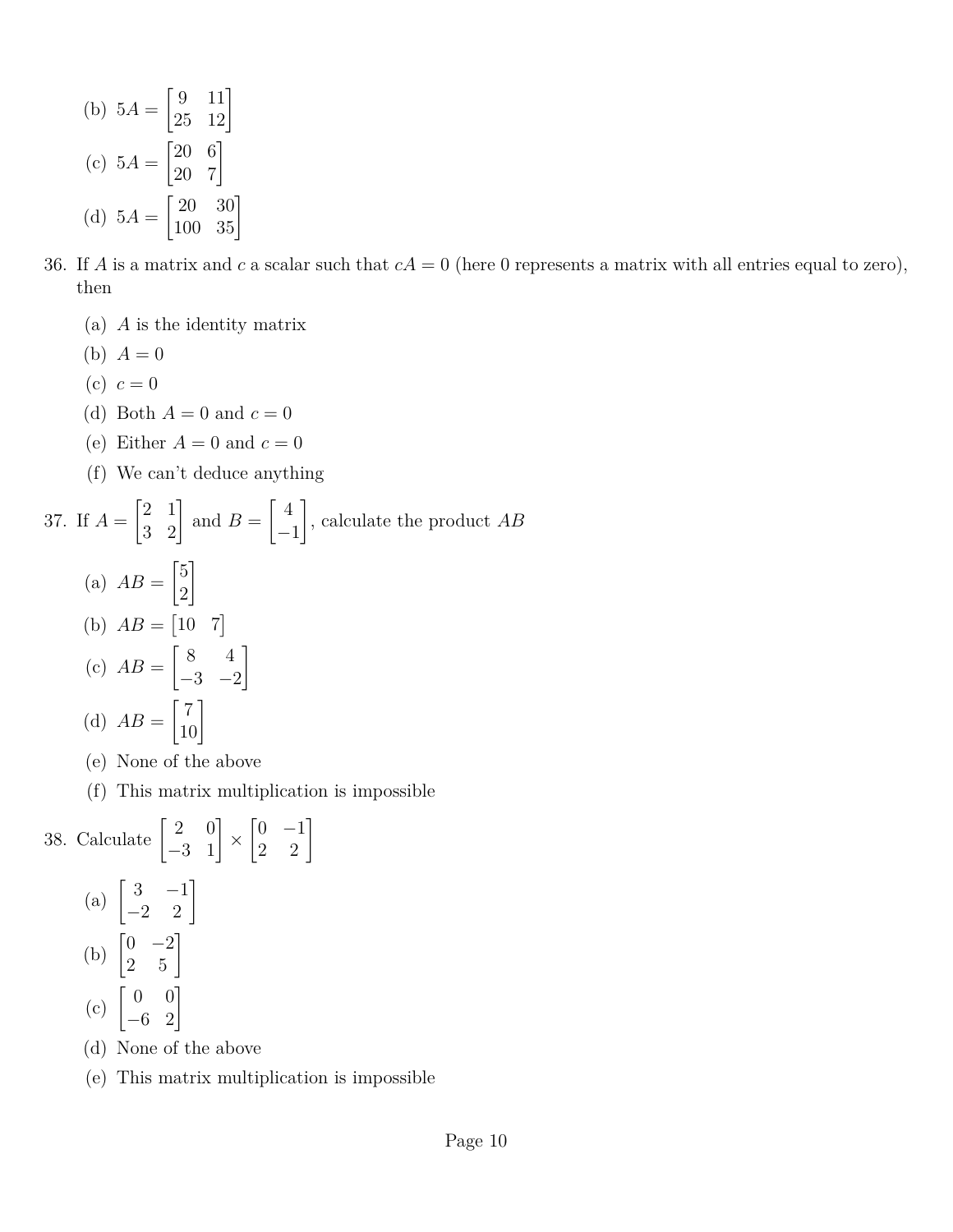39. Calculate  $\begin{bmatrix} 0 & -1 \\ 2 & 2 \end{bmatrix} \times$  $\begin{bmatrix} 2 & 0 \\ -3 & 1 \end{bmatrix}$ (a)  $\begin{bmatrix} 3 & -1 \\ -2 & 2 \end{bmatrix}$ (b)  $\begin{bmatrix} 0 & -2 \\ 2 & 5 \end{bmatrix}$  $(c)$   $\begin{bmatrix} 0 & 0 \\ c & 0 \end{bmatrix}$  $6 -2$ 1 (d) None of the above

- 
- (e) The matrix multiplication is impossible

40. If *A* and *B* are both  $2 \times 3$  matrices, then which of the following is not defined?

- $(A)$   $A + B$
- (b)  $A^T B$
- (c) *BA*
- (d)  $AB^T$
- (e) More than one of the above
- (f) All of these are defined

41. If *A* is a 2  $\times$  3 matrix and *B* is a 3  $\times$  6 matrix, what size is *AB*?

- (a)  $2 \times 6$
- (b)  $6 \times 2$
- (c)  $3 \times 3$
- (d)  $2 \times 3$
- (e)  $3 \times 6$
- (f) This matrix multpication is impossible

42. In order to compute the matrix product *AB*, what must be true about the sizes of *A* and *B*?

- (a) *A* and *B* must have the same number of rows
- (b) *A* and *B* must have the same number of columns
- (c) *A* must have as many rows as *B* has columns
- (d) *A* must have as many columns as *B* has rows

43. If *A* =  $\sqrt{ }$  $\overline{1}$ 2 3 1  $0 \t -1 \t 3$ −2 0 4 1 | and  $B =$  $\sqrt{ }$  $\overline{1}$ 3 0 2 1 2 −1 3 1 0 1 what is the  $AB_{32}$ ? (You should be able to determine this

without computing the entire matrix product)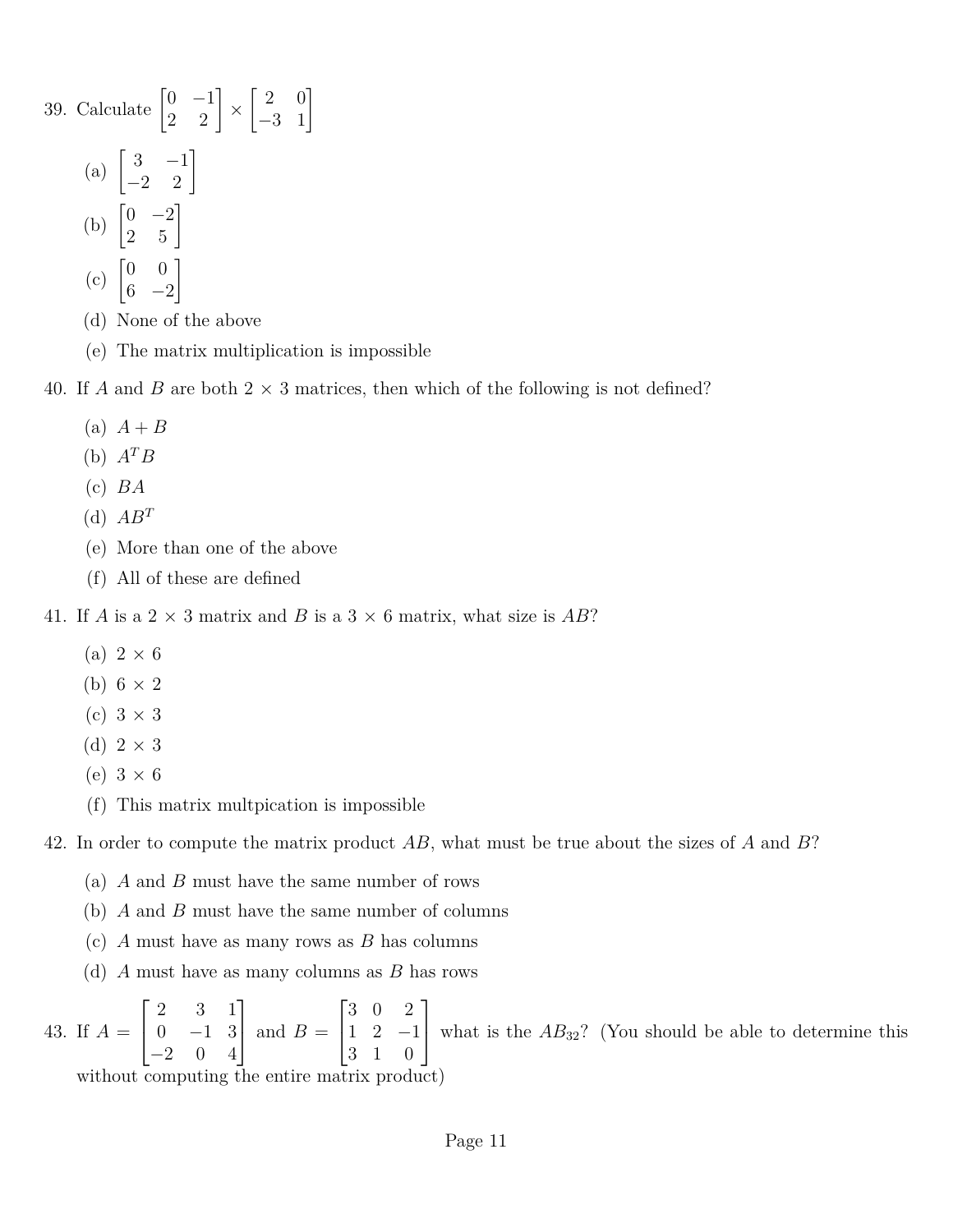- (a) 1
- (b) 3
- (c) 4
- (d) 8
- 44. You have a business that sells tables and chairs. You have brown tables and white tables, and corresponding chairs. Your May sales are 4 brown tables, 6 white tables, 20 brown chairs, and 24 white chairs, which is represented by the matrix  $M =$  $\begin{bmatrix} 4 & 6 \\ 20 & 24 \end{bmatrix}$  where the first row is tables, the second row is chairs, the first column is brown items, and the second column is white items. If your October sales are 50% more than your May sales, which of the following would represent your October sales?
	- (a)  $M + 50$
	- (b) .5*M*
	- (c) 1.5*M*
	- (d) *M.*5
- 45. You have a business that sells tables and chairs. You have brown tables and white tables, and corresponding chairs. Your May sales are 4 brown tables, 6 white tables, 20 brown chairs, and 24 white chairs, which is represented by the matrix  $M =$  $\begin{bmatrix} 4 & 6 \\ 20 & 24 \end{bmatrix}$  where the first row is tables, the second row is chairs, the first column is brown items, and the second column is white items. Your June sales are given by the analogous matrix  $J$ , where  $J =$  $\begin{bmatrix} 6 & 8 \\ 22 & 32 \end{bmatrix}$ . Which of the following matrix operations would make sense in this scenario? Be prepared to explain what the result tells you.
	- $(a)$   $M + J$
	- (b)  $M-J$
	- (c) 1.2*J*
	- (d) *MJ*
	- (e) All of the above make sense
	- (f) More than one, but not all, of the above make sense
- 46. You have a business that sells tables and chairs. You have brown tables and white tables, and corresponding chairs. Your May sales are 4 brown tables, 6 white tables, 20 brown chairs, and 24 white chairs, which is represented by the matrix  $M =$  $\begin{bmatrix} 4 & 6 \\ 20 & 24 \end{bmatrix}$  where the first row is tables, the second row is chairs, the first column is brown items, and the second column is white items. All tables cost \$350 and all chairs  $\cos t$  \$125, which we represent with the cost vector  $C =$  $\begin{bmatrix} 350 \\ 125 \end{bmatrix}$ . Which of the following matrix operations could be useful in this scenario? be prepared to explain what the result tells you.
	- (a) *MC*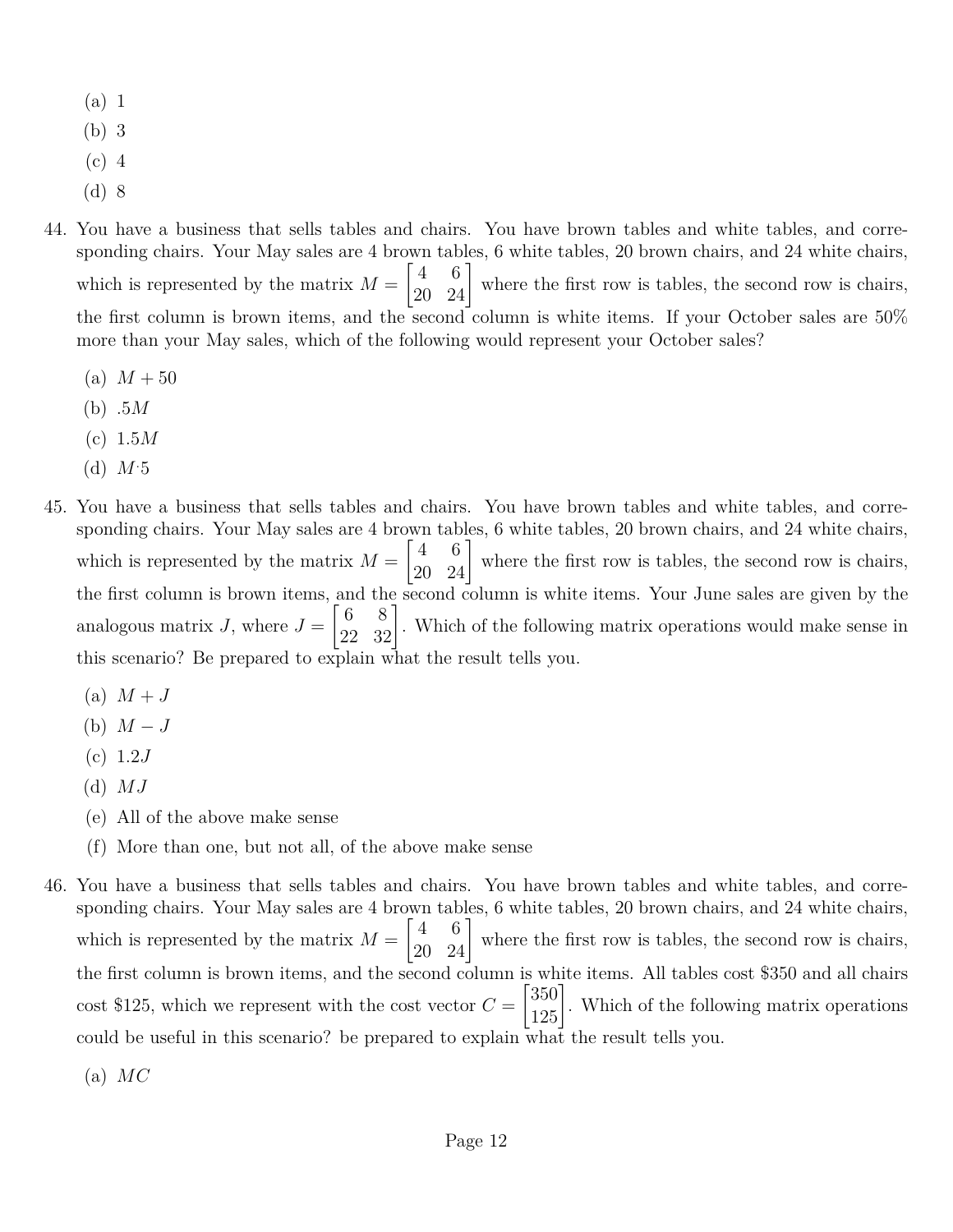- (b) *CM*
- $(C)$   $C^{T}M$
- (d)  $MC^T$

47. Let  $A, B, C$  be 3 matrices such that the product  $ABC$  is defined. What is  $(ABC)^T$ ?

- (a)  $(ABC)^T = A^T B^T C^T$
- (b)  $(ABC)^T = B^T C^T A^T$
- (c)  $(ABC)^T = C^T A^T B^T$
- (d)  $(ABC)^T = C^T B^T A^T$

48. Which of the following matrices does not have an inverse?

- (a)  $\begin{bmatrix} 1 & 2 \\ 3 & 4 \end{bmatrix}$ (b)  $\begin{bmatrix} 2 & 2 \\ 4 & 4 \end{bmatrix}$  $(c) \begin{bmatrix} -1 & 0 \\ 0 & 3 \end{bmatrix}$
- (d)  $\begin{bmatrix} 0 & 4 \\ 2 & 0 \end{bmatrix}$
- (e) More than one of the above do not have inverses
- (f) All have inverses

49. When we put a matrix A into reduced row echelon form, we get the matrix  $\begin{bmatrix} 1 & 2 \\ 0 & 0 \end{bmatrix}$ . This means that

- (a) Matrix *A* has no inverse
- (b) The matrix we have found is the inverse of matrix *A*
- (c) Matrix *A* has an inverse, but this isn't it
- (d) This tells us nothing about whether *A* has an inverse

50. Let 
$$
A = \begin{bmatrix} 0 & 4 \\ 2 & 0 \end{bmatrix}
$$
. What is  $A^{-1}$ ?  
\n(a)  $\begin{bmatrix} 0 & 4 \\ 2 & 0 \end{bmatrix}$   
\n(b)  $\begin{bmatrix} 4 & 0 \\ 0 & 2 \end{bmatrix}$   
\n(c)  $\begin{bmatrix} 0 & \frac{1}{4} \\ \frac{1}{2} & 0 \end{bmatrix}$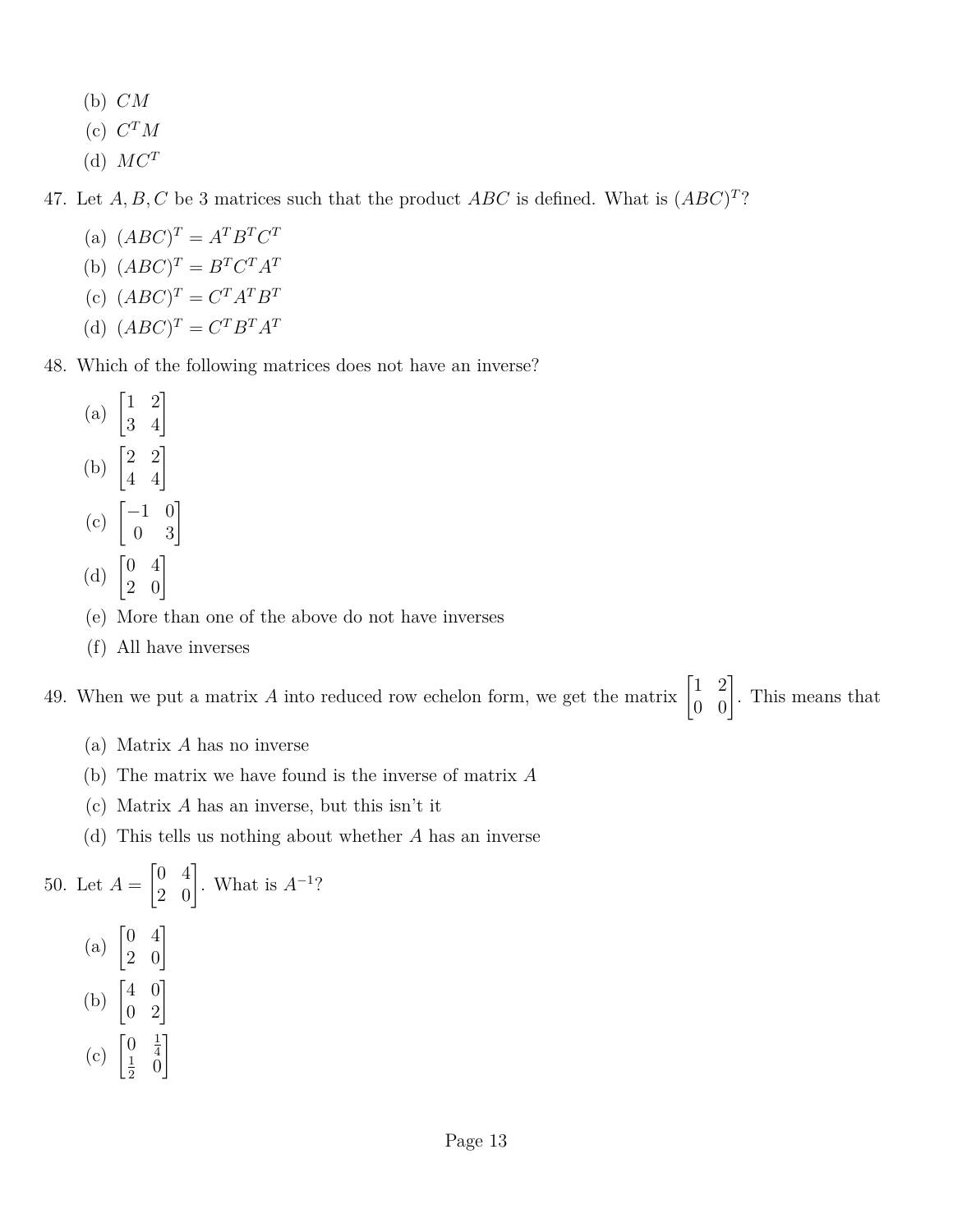(d)  $\begin{bmatrix} 0 & \frac{1}{2} \\ 1 & 0 \end{bmatrix}$  $\begin{matrix} 0 & 2 \\ 1 & 0 \end{matrix}$  $rac{1}{4}$  0 1

51. We find that for a square coefficient matrix  $A$ , the homogenous matrix equation  $AX =$  $\overline{1}$  $\overline{0}$ 0 , has only the

 $\lceil$ 

 $\overline{0}$ 

1

trivial solution 
$$
X = \begin{bmatrix} 0 \\ 0 \\ 0 \end{bmatrix}
$$
. This means that

- (a) Matrix *A* has no inverse
- (b) Matrix *A* has an inverse
- (c) this tells us nothing about whether *A* has an inverse

52. We know that 
$$
(5A)^{-1} = \begin{bmatrix} 1 & 0 \\ 0 & 1 \end{bmatrix}
$$
. What is matrix A?

(a)  $\begin{bmatrix} 1 & 0 \\ 0 & 1 \end{bmatrix}$ (b)  $\begin{bmatrix} 5 & 0 \\ 0 & 5 \end{bmatrix}$ (c)  $\begin{bmatrix} \frac{1}{5} \\ 0 \end{bmatrix}$  $rac{1}{5}$  0  $0 \frac{1}{5}$ 5 1 (d)  $\begin{bmatrix} -5 & 0 \\ 0 & 0 \end{bmatrix}$  $0 -5$ 1

(e) There is no matrix *A* which solves this equation

- 53. *A* and *B* are invertible matrices. If  $AB = C$ , then what is the inverse of *C*?
	- (a)  $C^{-1} = A^{-1}B^{-1}$
	- (b)  $C^{-1} = B^{-1}A^{-1}$
	- (c)  $C^{-1} = AB^{-1}$
	- (d) More than one of the above is true
	- (e) Just because *A* and *B* have inverses, this doesn't mean that *C* has an inverse
- 54. Let *A* be a  $2 \times 2$  matrix. The inverse of 3*A* is
	- (a)  $\frac{1}{9}A^{-1}$
	- (b)  $\frac{1}{3}A^{-1}$
	- (c) *A*<sup>−</sup><sup>1</sup>
	- (d)  $3A^{-1}$
	- (e) Not enough information is given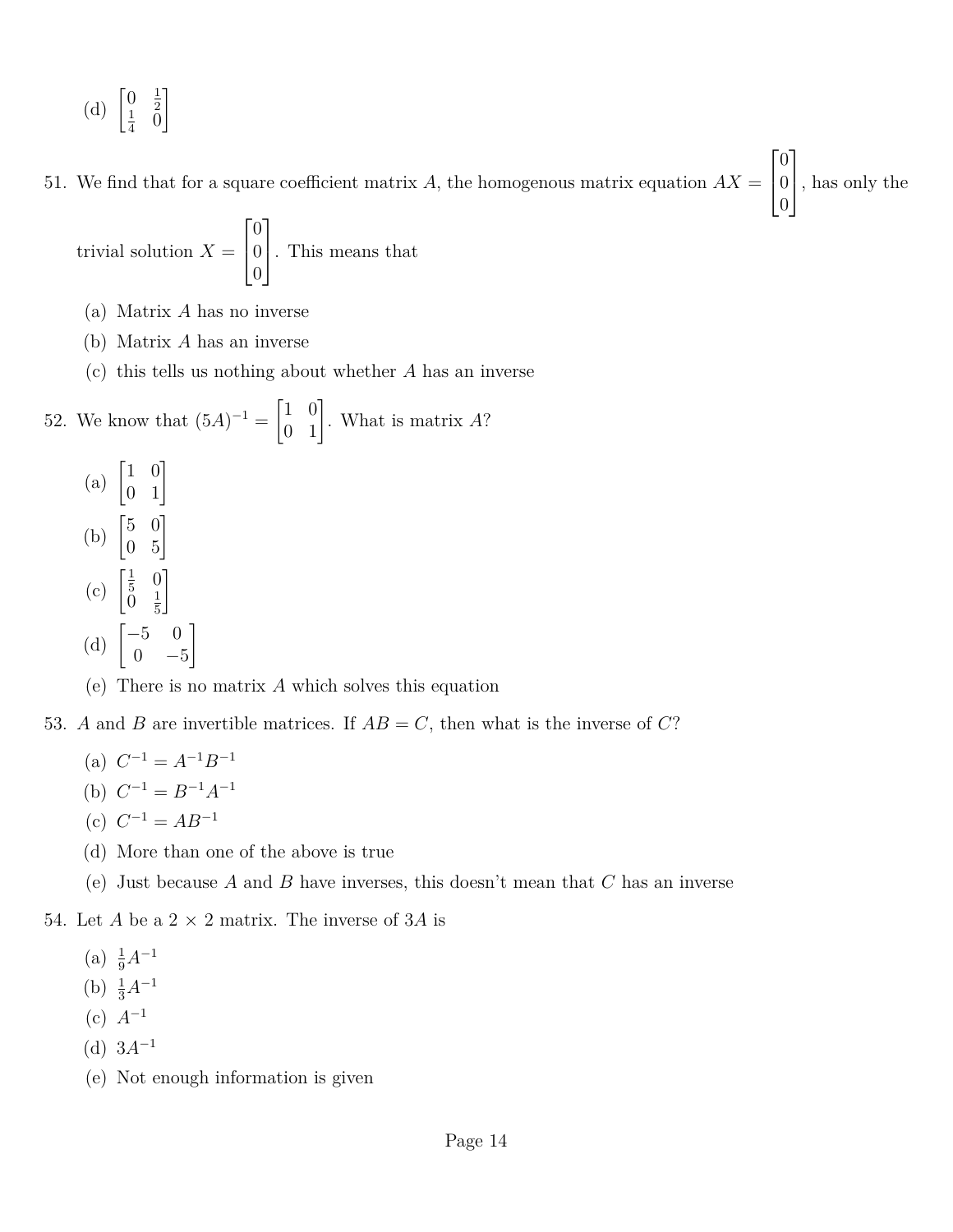55. If *A* is an invertible matrix, what else must be true?

- (a) If  $AB = C$  then  $B = A^{-1}C$
- (b)  $A^2$  is invertible
- (c)  $A^T$  is invertible
- (d) 5*A* is invertible
- (e) The reduced row echelon form of *A* is *I*
- (f) All of the above must be true
- 56. The row-echelon reduced form of the matrix

$$
A = \begin{bmatrix} -2 & 2 & 3 & 1 & -3 & -2 \\ 0 & 2 & 0 & 0 & 1 & -1 \\ -1 & 0 & 1 & -3 & -2 & 2 \end{bmatrix}
$$

is given by

$$
R = \begin{bmatrix} 1 & 0 & 0 & 10 & 2 & -7 \\ 0 & 1 & 0 & 0 & 1/2 & -1/2 \\ 0 & 0 & 1 & 7 & 0 & -5 \end{bmatrix}
$$

The number of free variables in the system of equations  $A$ **x** = 0 is

- (a) 1
- (b) 2
- (c) 3
- (d) 4
- (e) 5
- (f) 6

57. The row-echelon reduced form of the matrix

$$
A = \begin{bmatrix} -2 & 2 & 3 & 1 & -3 & -2 \\ 0 & 2 & 0 & 0 & 1 & -1 \\ -1 & 0 & 1 & -3 & -2 & 2 \end{bmatrix}
$$

is given by

$$
R = \begin{bmatrix} 1 & 0 & 0 & 10 & 2 & -7 \\ 0 & 1 & 0 & 0 & 1/2 & -1/2 \\ 0 & 0 & 1 & 7 & 0 & -5 \end{bmatrix}
$$

Let *F* be the linear transformation *F*:  $\mathbb{R}^6 \to \mathbb{R}^d$  given by  $F(x) = Ax$ . The number *d* is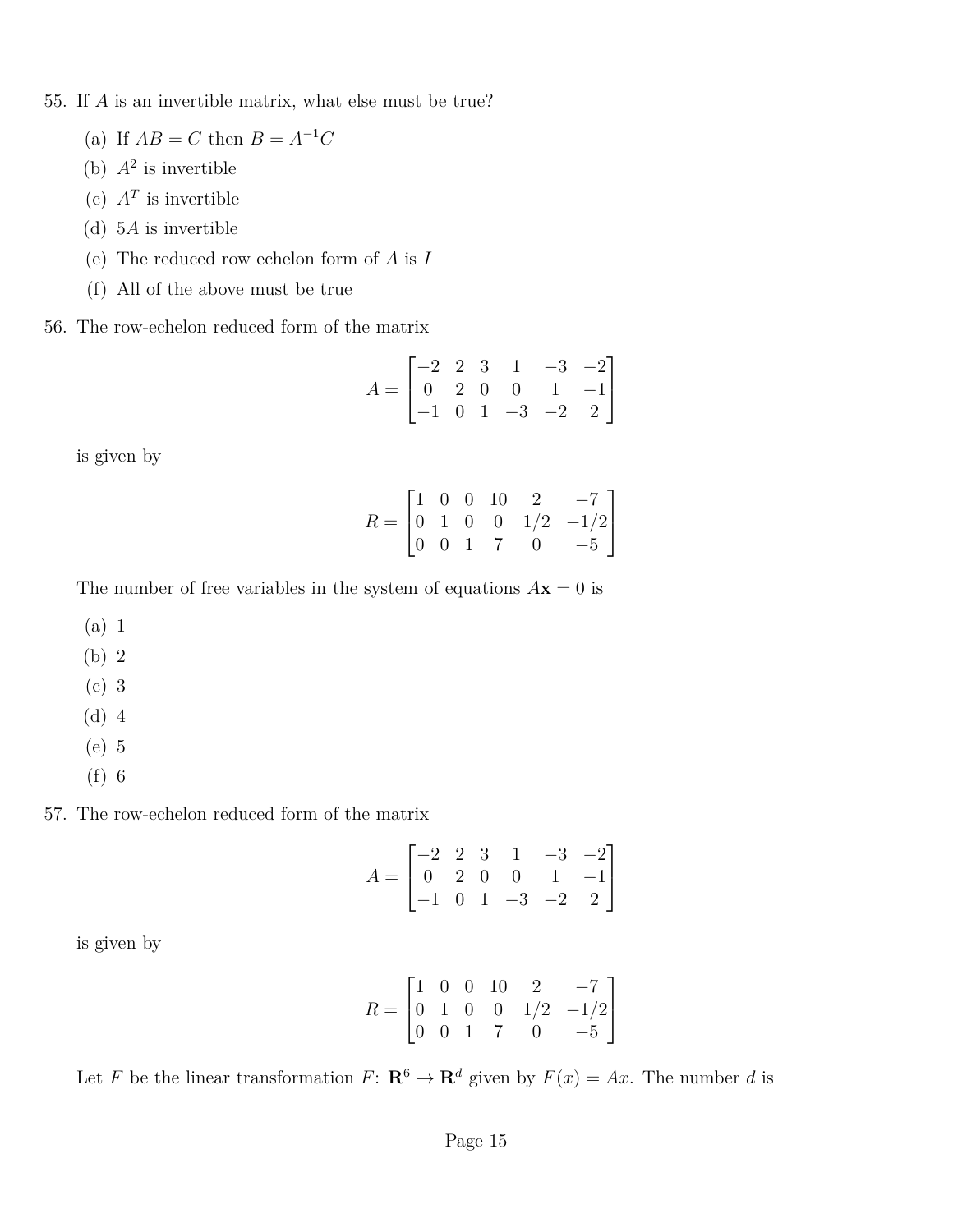- (a) 1
- (b) 2
- (c) 3
- (d) 4
- (e) 5
- (f) 6

58. Consider the matrix product *AB* where

$$
A = \begin{bmatrix} -2 & 0 & -3 & 2 & -2 & -3 \\ 1 & -2 & -2 & -2 & 3 & -3 \\ 2 & 2 & 1 & 0 & -3 & 1 \\ 3 & 3 & -1 & 2 & 1 & 2 \end{bmatrix}, B = \begin{bmatrix} 0 & 0 & 0 & -2 \\ -3 & -1 & -3 & -3 \\ -1 & 3 & -1 & -2 \\ 1 & 3 & 2 & -2 \\ -3 & -2 & -3 & 0 \\ -2 & -2 & -2 & -3 \end{bmatrix}
$$

What is  $AB_{24}$ ?

- (a) 2
- $(b) -12$
- (c) 21
- $(d) -22$
- (e) −13*/*12

59. What is the first row of the inverse of the matrix  $\sqrt{ }$  $\overline{1}$ 0 1 2 3 4 5 6 7 8 1  $\mid$ ?

- (a)  $\begin{bmatrix} 0 & -2 & 1 \end{bmatrix}$
- (b)  $\begin{bmatrix} 0 & -3 & -6 \end{bmatrix}$
- $(c)$   $[0 \ 6 \ -3]$
- (d)  $[2 \ 1 \ 0]$
- (e) The inverse does not exist
- 60. Consider the system of linear equations:

$$
2x_1 + 3x_2 + 4x_3 = 5
$$
  

$$
3x_1 + 2x_2 + x_3 = 0
$$
  

$$
x_1 + 2x_2 + 2x_3 = 2
$$

Another way to express this system is: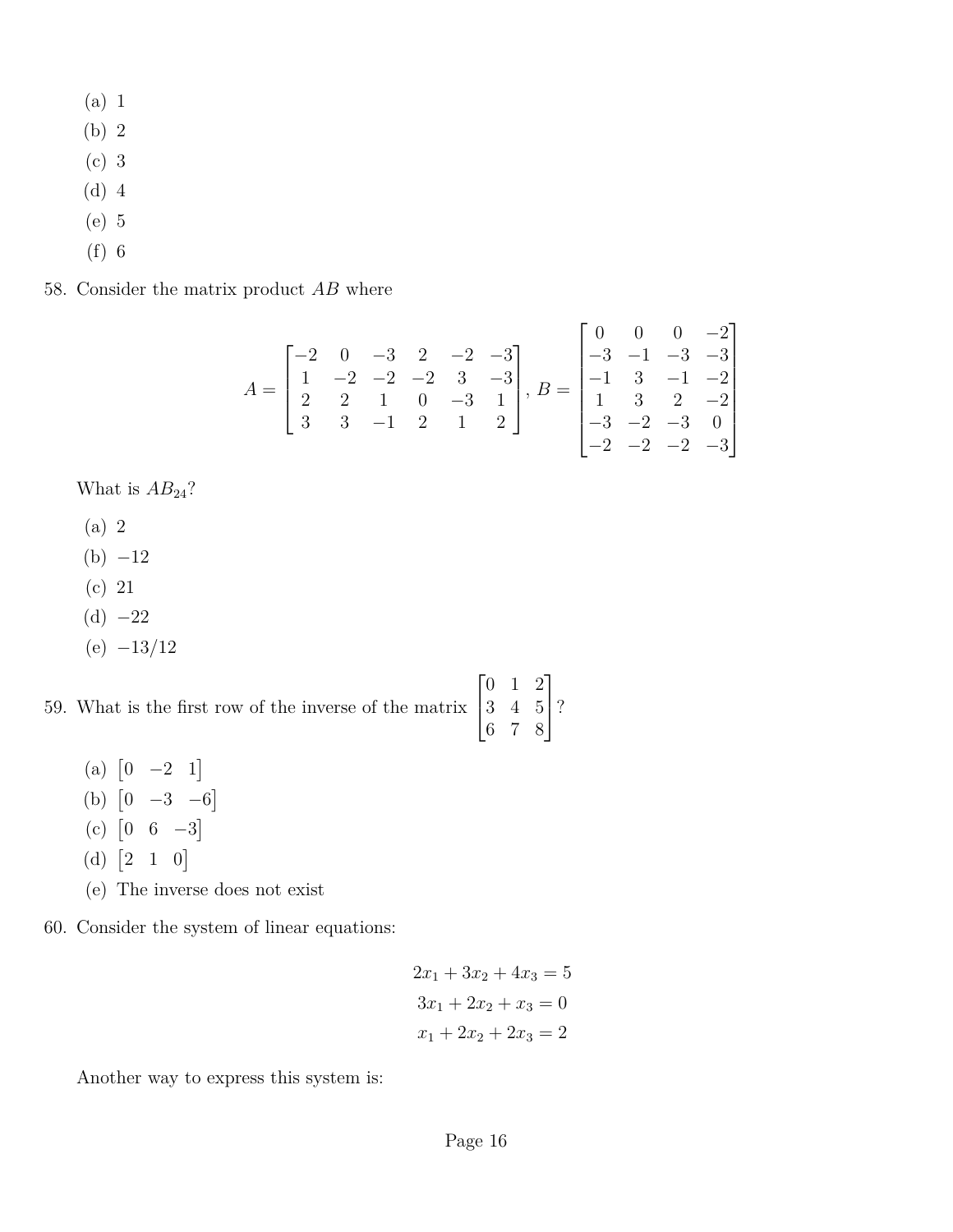(a) 
$$
\begin{bmatrix} 2 & 3 & 4 \\ 3 & 2 & 1 \\ 1 & 2 & 2 \end{bmatrix} \begin{bmatrix} x_1 \\ x_2 \\ x_3 \end{bmatrix} = \begin{bmatrix} 5 & 0 & 2 \end{bmatrix}
$$
  
\n(b) 
$$
\begin{bmatrix} 2 \\ 3 \\ 1 \end{bmatrix} x_1 + \begin{bmatrix} 3 \\ 2 \\ 2 \end{bmatrix} x_2 + \begin{bmatrix} 4 \\ 1 \\ 2 \end{bmatrix} x_3 = \begin{bmatrix} 5 \\ 0 \\ 2 \end{bmatrix}
$$
  
\n(c) 
$$
\begin{bmatrix} 2 & 3 & 4 \end{bmatrix} x_1 + \begin{bmatrix} 3 & 2 & 1 \end{bmatrix} x_2 + \begin{bmatrix} 1 & 2 & 2 \end{bmatrix} x_3 = \begin{bmatrix} 5 & 0 & 2 \end{bmatrix}
$$
  
\n(d) 
$$
\begin{bmatrix} x_1 & x_2 & x_3 \end{bmatrix} \begin{bmatrix} 2 & 3 & 4 \\ 3 & 2 & 1 \\ 1 & 2 & 2 \end{bmatrix} = \begin{bmatrix} 5 & 0 & 2 \end{bmatrix}
$$

61. Suppose that *A* is  $3 \times 4$ . Then the number of solutions to the system  $A$ **x** = 0 is

- (a) infinite
- (b) one
- (c) zero
- (d) indeterminable without more information

62. If  $A =$  $\begin{bmatrix} 3 & 4 \\ 1 & 1 \end{bmatrix}$  and  $AB =$  $\begin{bmatrix} 1 & 0 & -2 & 5 \\ 4 & -1 & 0 & 3 \end{bmatrix}$ , what is  $B_{24}$ ?  $(a) -4$ (b) 8  $(c) -2$ (d) 3

$$
(e) 11
$$

63. Determine which of the following is not true for all  $n \times n$  invertible matrices A, B, C

- $(A) AB = CA \Rightarrow B = C$
- (b)  $(AB)^{-1} = B^{-1}A^{-1}$
- (c)  $(A^T)^{-1} = (A^{-1})^T$
- (d)  $A(B+C) = AB + AC$
- (e) If  $AB = AC$  then  $B = C$
- 64. Let *B* be an  $n \times n$  matrix. Suppose the equation  $Bx = c$  is inconsistent for some c in  $\mathbb{R}^n$ . Determine which of the following statements *must* be true.
	- (a) The equation  $Bx = 0$  has more than one solution
	- (b) The columns of *B* span  $\mathbb{R}^n$
	- (c) The linear transformation  $\mathbf{x} \mapsto B\mathbf{x}$  is one-to-one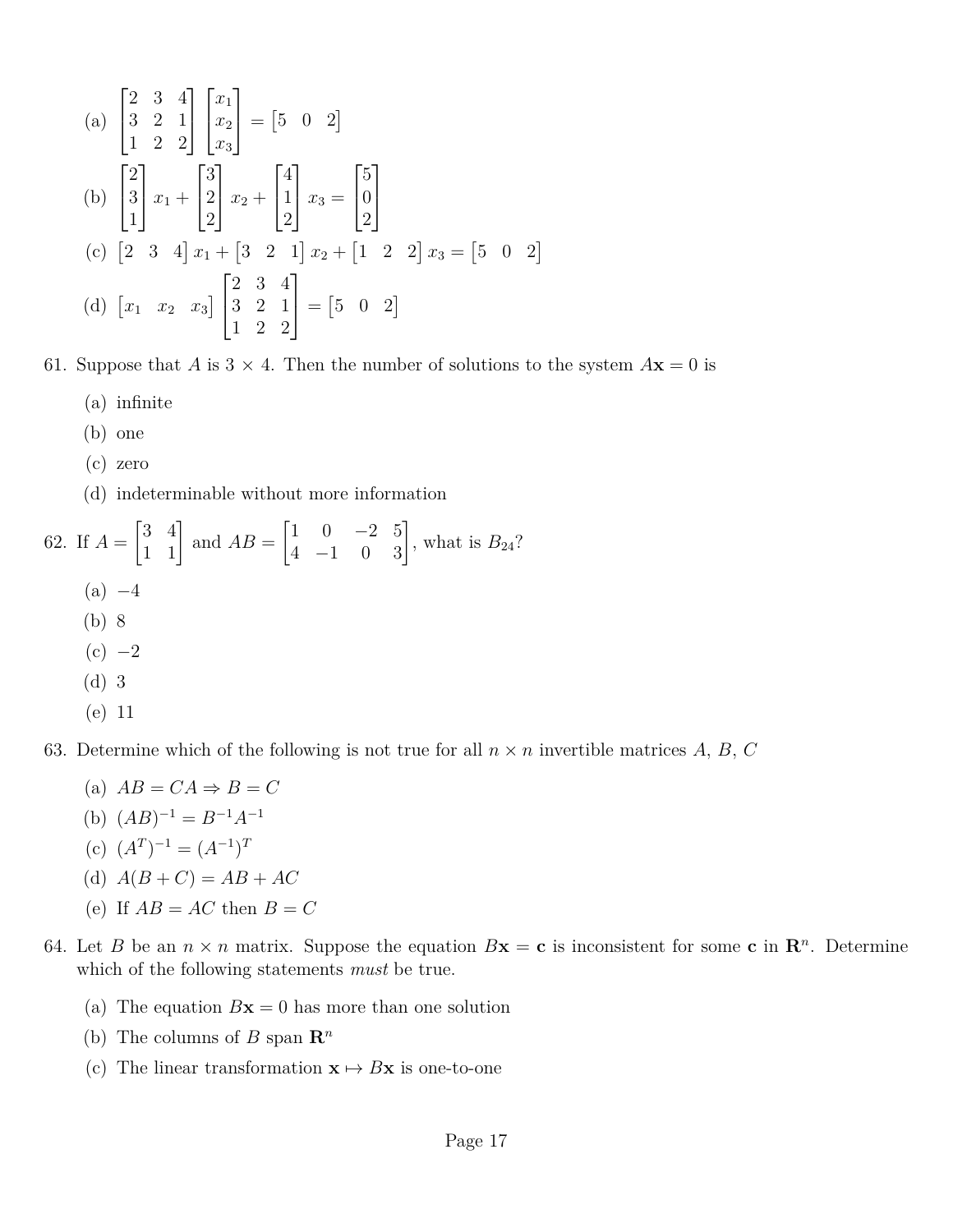- (d) The matrix *B* has *n* pivot positions
- (e) The columns of *B* are linearly independent
- 65. Suppose that *A* and *B* are invertible matrices of the same size. Which of the following need not be invertible?
	- (a)  $A + B$ (b) *ABA*<sup>−</sup><sup>1</sup>
	- $(c) B^{-1}$
	- (d) *AB*
	- (e) The identity matrix
	- (f) *A*<sup>−</sup><sup>1</sup>

66. Let  $A =$  $\sqrt{ }$  $\overline{1}$ 1 0 1 2 −1 1 2 −2 1 1 . Find *<sup>A</sup>*<sup>−</sup><sup>1</sup> and give its first row.  $(a)$   $(1, 0, -2)$ (b)  $(-1, 2, -1)$ (c)  $(1, 1, -1)$ (d)  $(1, -2, 1)$  $(e)$   $(2, -2, 1)$  $(f)$   $(-1, 0, 2)$ 67. Find a matrix *A* such that  $\left(2A^T + \begin{bmatrix} 1 & 0 \\ 1 & 2 \end{bmatrix} \right)^T =$  $\begin{bmatrix} 1 & 1 \\ 0 & 1 \end{bmatrix}$ 

## and give its first row

- $(a)$   $(2, -1)$
- (b) (0*,* 0)
- (c) (−1*/*2*,* 1*/*2)
- 
- (d) (0*,* 1*/*2)
- (e) (1*/*2*,* 0)
- (f) (1*,* 1*/*2)

68. Let  $A =$  $\sqrt{ }$  $\vert$ 1 2 1 2 *t* 0 1 0 −1 1 . Find the set of values of *<sup>t</sup>* for which the homogeneous system of linear equations  $A$ **x** = 0 has a non-trivial solution

 $(a) t = -3$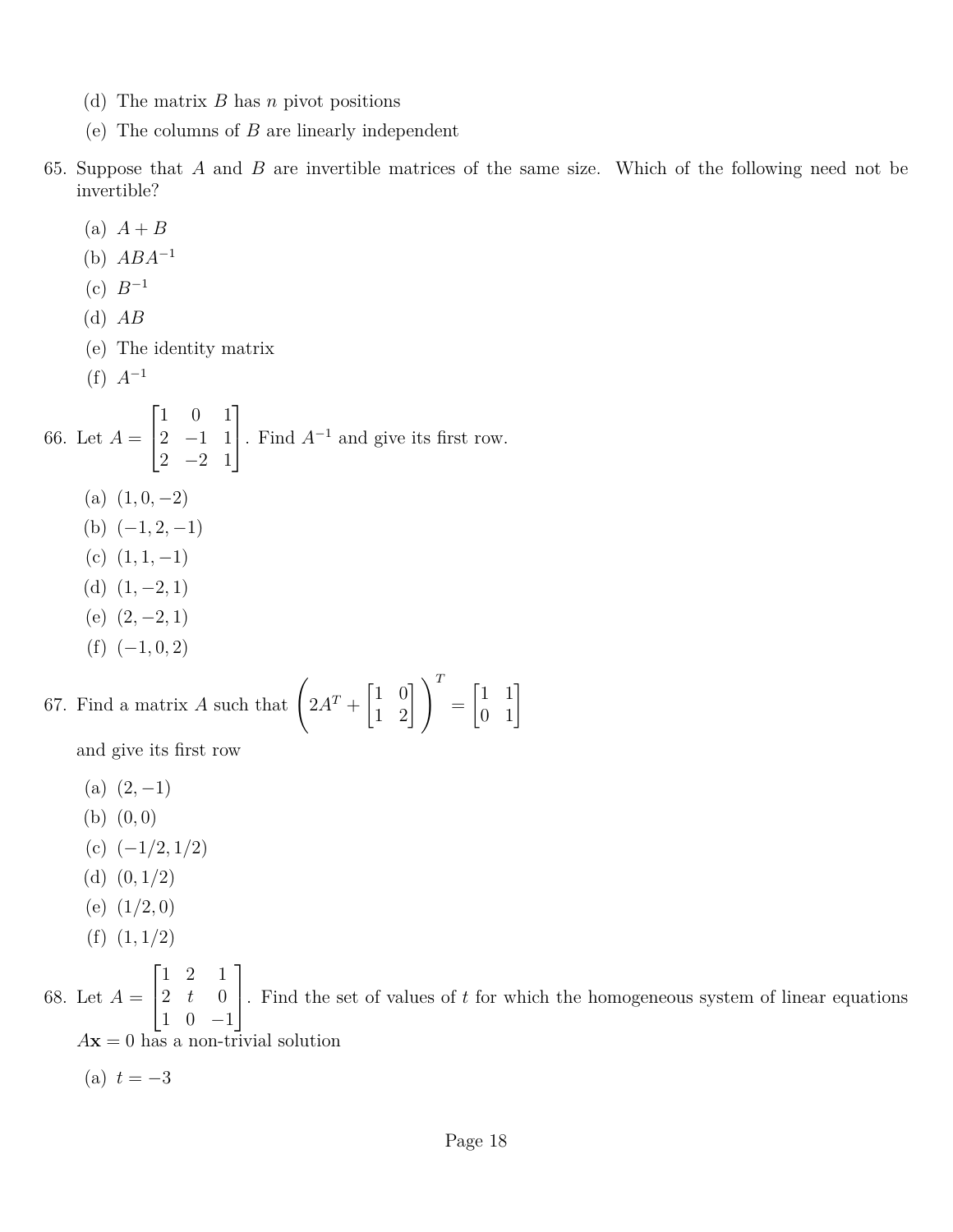- (b)  $t \neq 2$
- (c)  $t \neq -3$
- (d)  $t \neq 1$  and  $t \neq -3$
- (e)  $t = 1$  or  $t = 3$
- (f)  $t = 2$

69. Which matrix product is defined?

|                                                                                                                      |  |  | (a) $\begin{bmatrix} 1 & 2 & 1 & 2 & 1 \\ 2 & 1 & 2 & 1 & 2 \\ 1 & 2 & 1 & 2 & 1 \end{bmatrix} \begin{bmatrix} 2 \\ 1 \\ 1 \end{bmatrix}$ |
|----------------------------------------------------------------------------------------------------------------------|--|--|-------------------------------------------------------------------------------------------------------------------------------------------|
| (b) $\begin{bmatrix} 3 \\ 2 \end{bmatrix} \begin{bmatrix} 1 & 1 \\ 1 & 1 \end{bmatrix}$                              |  |  |                                                                                                                                           |
| (c) $\begin{bmatrix} 1 & 3 \\ 3 & 1 \end{bmatrix} \begin{bmatrix} 1 & 2 & 1 \\ 2 & 1 & 2 \\ 1 & 2 & 1 \end{bmatrix}$ |  |  |                                                                                                                                           |
| (d) $\begin{bmatrix} 1 & 2 & 3 & 4 \end{bmatrix} \begin{bmatrix} 1 \\ 2 \\ 3 \\ 4 \end{bmatrix}$                     |  |  |                                                                                                                                           |

70. Define  $F(x) = Ax$  by the following matrix

|  | 9 |
|--|---|

Which of the following vectors is not in the range of *F*?

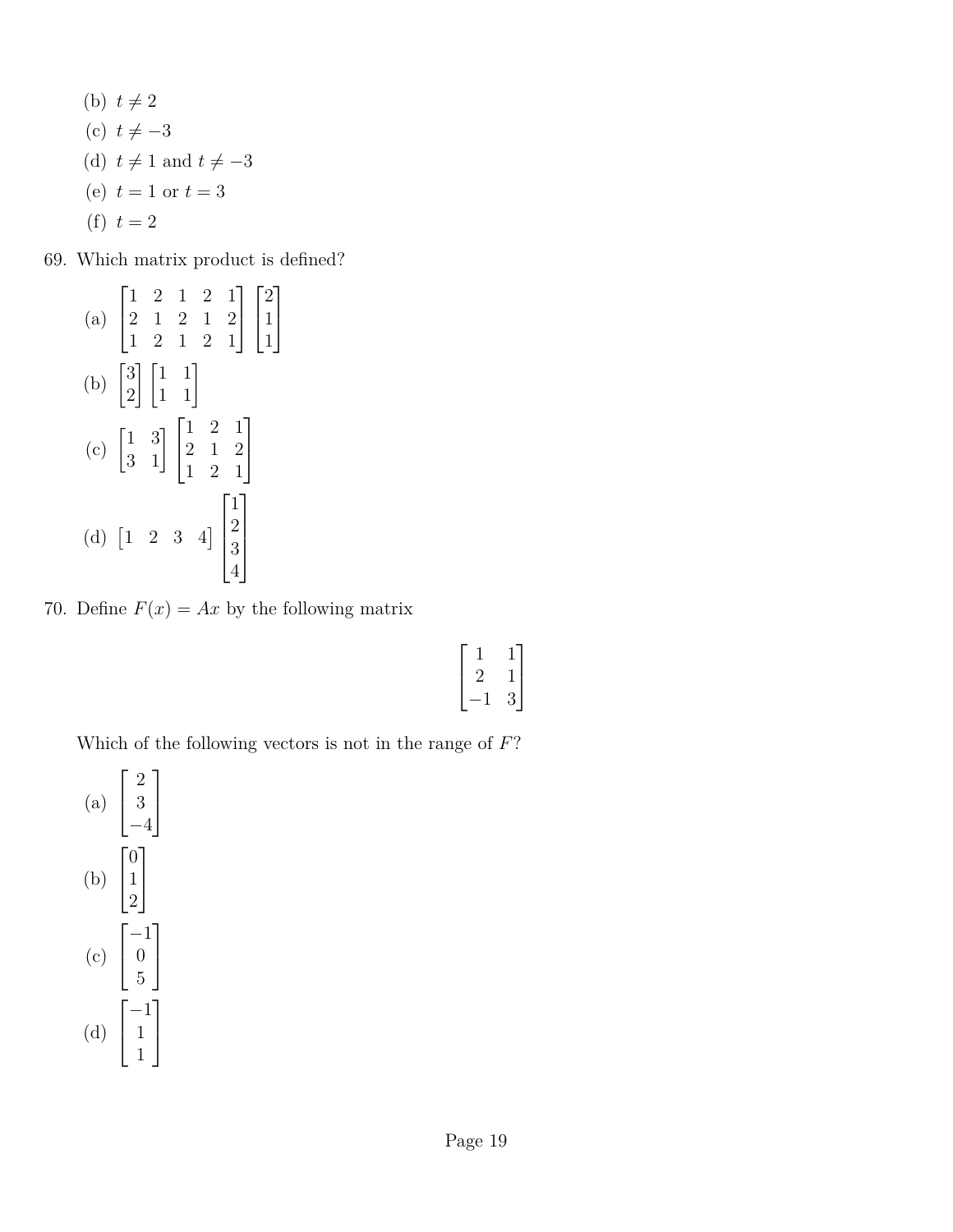(e) 
$$
\begin{bmatrix} 1 \\ 4 \\ 3 \end{bmatrix}
$$
  
71. If  $B = \begin{bmatrix} 1 & 1 & -1 \\ 0 & 1 & 1 \\ 0 & 0 & 1 \end{bmatrix}$ , then the second row of  $B^{-1}$  is:  
(a)  $\begin{bmatrix} 1 & 0 & -1 \end{bmatrix}$   
(b)  $\begin{bmatrix} 1 & 1 & 0 \end{bmatrix}$   
(c)  $\begin{bmatrix} 0 & 1 & -1 \end{bmatrix}$   
(d)  $\begin{bmatrix} 0 & -1 & 1 \end{bmatrix}$   
(e)  $\begin{bmatrix} 1 & -1 & 0 \end{bmatrix}$   
(f) None of the above

72. If three  $n \times n$  matrices *A*, *B*, and *C* satisfy  $AB - BA = C$ , then  $ABA$  is always equal ¯ to: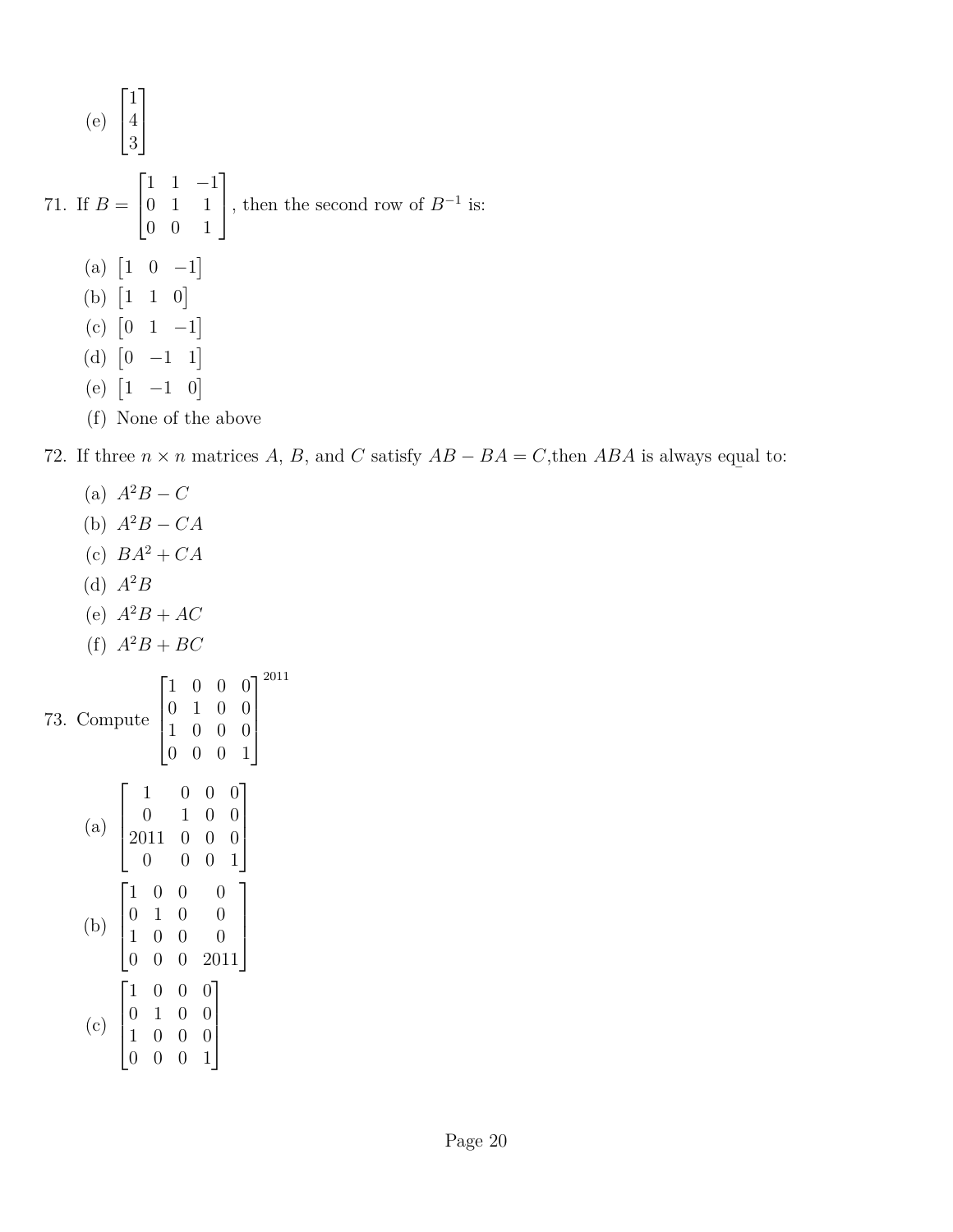(d) 
$$
\begin{bmatrix} 1 & 0 & 0 & 0 \\ 0 & 1 & 0 & 0 \\ 0 & 0 & 1 & 0 \\ 0 & 0 & 0 & 1 \end{bmatrix}
$$
  
\n(e) 
$$
\begin{bmatrix} 1 & 0 & 0 & 0 \\ 0 & 1 & 0 & 0 \\ 0 & 0 & 2011 & 0 \\ 0 & 0 & 0 & 1 \end{bmatrix}
$$
  
\n74. Let  $A = \begin{bmatrix} 1 & 0 & -1 \\ 0 & 1 & 0 \\ 1 & 0 & x \end{bmatrix}$ . For which value(s) of x is A invertible?  
\n(a)  $x \neq -1$   
\n(b)  $x \neq 1$   
\n(c)  $x \neq 0$   
\n(d)  $x \neq -1$   
\n(e)  $x = 1$ 

(f)  $x \neq \pm 1$ 

75. If the augmented matrix  $[A|\mathbf{b}]$  of a system  $A\mathbf{x} = \mathbf{b}$  is row equivalent to

|          | $\overline{0}$ | 0              | $\overline{5}$ |  |
|----------|----------------|----------------|----------------|--|
| $\Omega$ | $\mathbf{1}$   | $\mathbf{1}$   | $-2$           |  |
| $\Omega$ | $\overline{0}$ |                | 1              |  |
| 0        | $\overline{0}$ | $\overline{0}$ | $\cap$         |  |

Which of the following is true?

- (a) The system is inconsistent
- (b)  $X = (5, -2 s, 1)$  is the solution for any value of *s*
- (c)  $X = (5, -2, 1)$  is the unique solution of the system
- (d)  $X = (5s, -2s, s)$  is a solution for any value of *s*
- (e)  $X = (5t, -2 s, s)$  is the solution for any value of *s* and *t*
- (f)  $X = (5, -3, 1)$  is the unique solution to the system

## 76. Suppose  $A =$  $\lceil$  $\overline{\phantom{a}}$ 1 1 2 1 0 1 2 1 4 1  $\vert$

- (a)  $A^{-1}$  does not exist
- (b) The third row of  $A^{-1}$  is  $[-1 \ -1 \ 1]$
- (c) The second row of  $A^{-1}$  is  $\begin{bmatrix} 1 & 2 & -1 \end{bmatrix}$
- (d) The first row of  $A^{-1}$  is  $\begin{bmatrix} 2 & 0 & -1 \end{bmatrix}$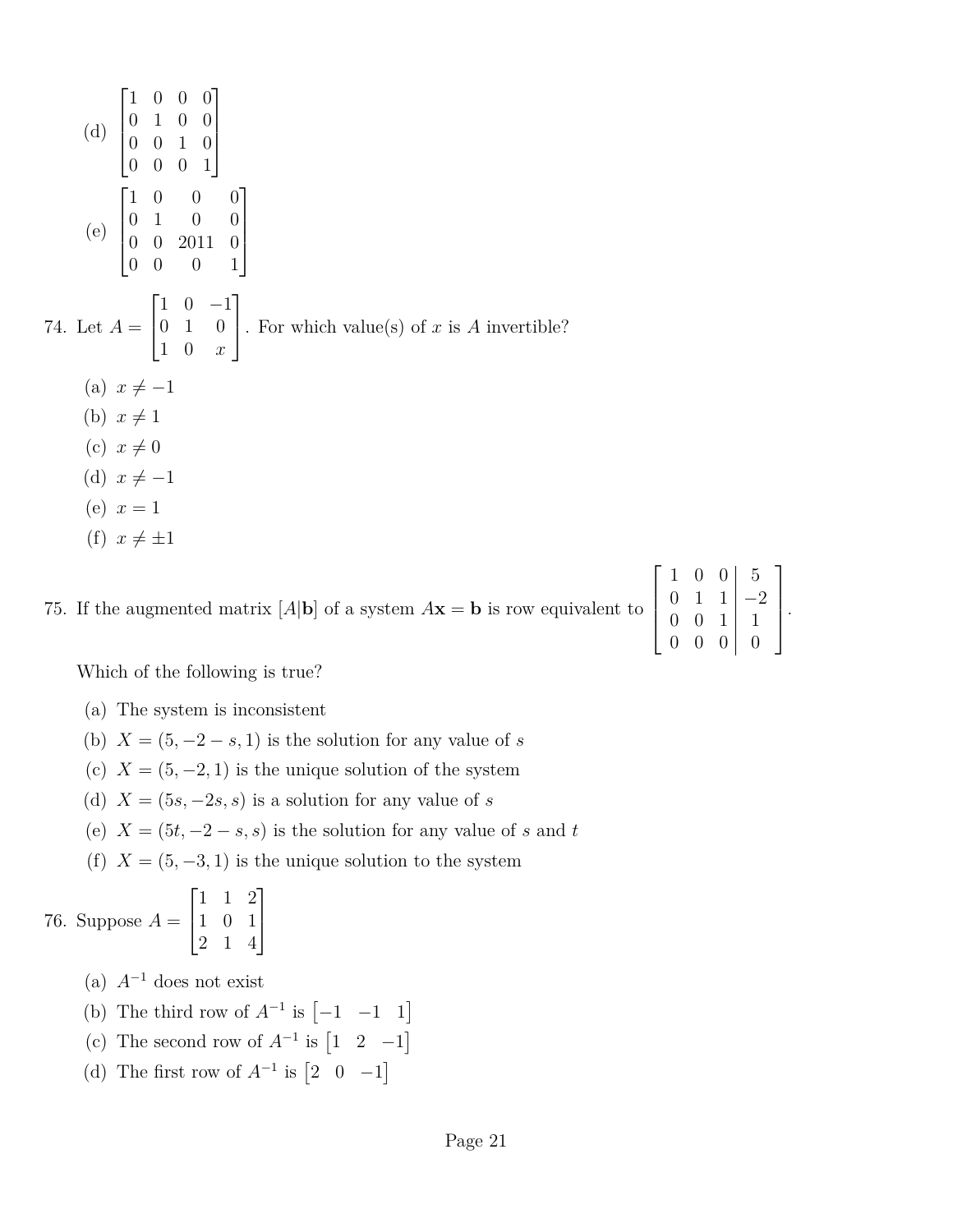- (e) The second column of  $A^{-1}$  is  $\begin{bmatrix} 0 & 2 & -1 \end{bmatrix}^T$
- (f) All of B, C, D, and E are true

77. If  $C =$  $\begin{bmatrix} 0 & 2 & 1 \\ 1 & 0 & 1 \end{bmatrix}$  and *D* is a 3 × *m* matrix then the second row of the matrix *CD* is

- (a) Not defined unless  $m = 2$
- (b) The same as the first row of *D*
- (c) The same as the second row of *D*
- (d) The sum of the first and the third row of *D*
- (e) The sum of twice the second row of *D* and the third row of *D*
- (f) Twice the first row of *D*

78. If C is a 
$$
n \times 4
$$
 matrix and  $D = \begin{bmatrix} 1 & 0 & 1 \\ 0 & 1 & 1 \\ 1 & 0 & 0 \\ 0 & 0 & 0 \end{bmatrix}$ , then the second column of the matrix  $CD$  is

- (a) The same as the second column of *C*
- (b) The sum of the first and second columns of *C*
- (c) The sum of the second and fourth columns of *C*
- (d) The same as the first column of *D*
- (e) The same as the third row of *D*
- (f) The sum of the first and the third columns of *C*
- 79. The rank of a  $3 \times 3$  matrix  $C = AB$ , found by multiplying a non-zero column matrix A of size  $3 \times 1$  and a non-zero row matrix *B* of size  $1 \times 3$ , is
	- (a) 0
	- (b) 1
	- (c) 2
	- (d) 3

80. If *A*, *B*, *C* are square matrices of the same order, then  $(ABC)^{-1}$  is equal to

- $(A)$   $C^{-1}A^{-1}B^{-1}$
- (b)  $C^{-1}B^{-1}A^{-1}$
- (c) *A*<sup>−</sup><sup>1</sup>*B*<sup>−</sup><sup>1</sup>*C* −1
- (d)  $A^{-1}C^{-1}B^{-1}$
- 81. Let *A* be a 3  $\times$  4 matrix, and let *B* be a 4  $\times$  3 matrix. Which of the four operations  $A \times B$ ,  $B \times A$ ,  $A + B$ ,  $A - B$ , make sense?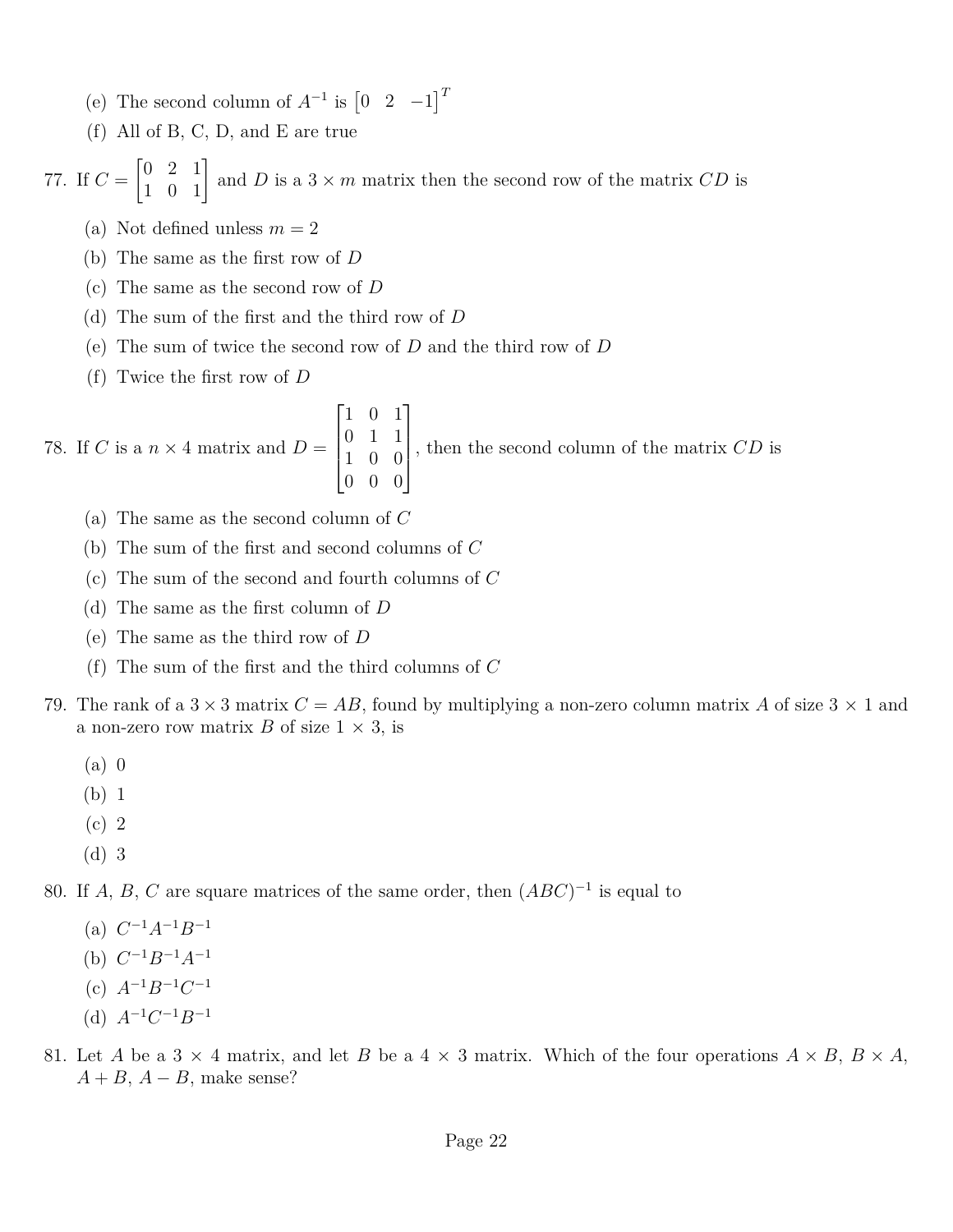- (a)  $A + B$  makes sense
- (b)  $A \times B$  makes sense
- (c)  $B \times A$  makes sense
- (d)  $A \times B$  and  $B \times A$  make sense
- (e)  $A + B$  and  $A B$  make sense
- (f) All of the operations make sense
- (g) None of the operations make sense
- 82. Let *A* be a 3  $\times$  4 matrix, and let *B* be a 4  $\times$  5 matrix. Which of the four operations  $A \times B$ ,  $B \times A$ ,  $A + B$ ,  $A - B$ , make sense?
	- (a)  $A + B$  makes sense
	- (b)  $A \times B$  makes sense
	- (c)  $B \times A$  makes sense
	- (d)  $A \times B$  and  $B \times A$  make sense
	- (e)  $A + B$  and  $A B$  make sense
	- (f) All of the operations make sense
	- (g) None of the operations make sense
- 83. Let *A* be a 3  $\times$  4 matrix, and let *B* be a 3  $\times$  4 matrix. Which of the four operations  $A \times B$ ,  $B \times A$ ,  $A + B$ ,  $A - B$ , make sense?
	- (a)  $A + B$  makes sense
	- (b)  $A \times B$  makes sense
	- (c)  $B \times A$  makes sense
	- (d)  $A \times B$  and  $B \times A$  make sense
	- (e)  $A + B$  and  $A B$  make sense
	- (f) All of the operations make sense
	- (g) None of the operations make sense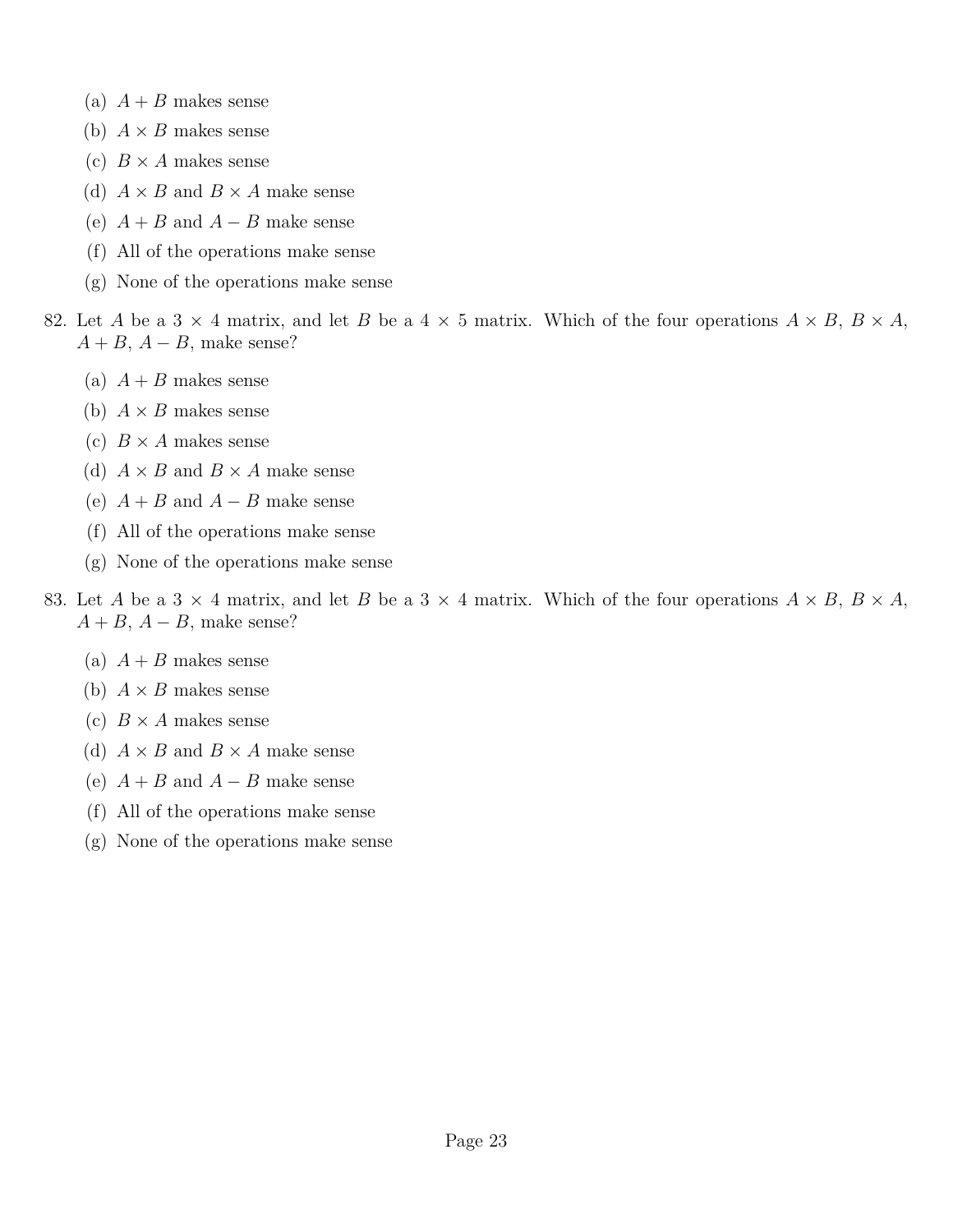- 84. Let *A* be a 3  $\times$  3 matrix, and let *B* be a 3  $\times$  3 matrix. Which of the four operations  $A \times B$ ,  $B \times A$ ,  $A + B$ ,  $A - B$ , make sense?
	- (a)  $A + B$  makes sense
	- (b)  $A \times B$  makes sense
	- (c)  $B \times A$  makes sense
	- (d)  $A \times B$  and  $B \times A$  make sense
	- (e)  $A + B$  and  $A B$  make sense
	- (f) All of the operations make sense
	- (g) None of the operations make sense
- 85. If one multiplies a row vector by a column vector, one gets
	- (a) A number
	- (b) A row vector
	- (c) A column vector
	- (d) An L-shaped vector
	- (e) A matrix
	- (f) Nothing; this operation cannot be defined in general
	- (g) A number, if the two vectors have the same length, and nothing (undefined) otherwise
- 86. If one adds a row vector to a column vector, one gets
	- (a) A number
	- (b) A row vector
	- (c) A column vector
	- (d) An L-shaped vector
	- (e) A matrix
	- (f) Nothing; this operation cannot be defined in general
	- (g) A number, if the two vectors have the same length, and nothing (undefined) otherwise
- 87. If one multiplies a matrix with a column vector, one gets
	- (a) A number
	- (b) A row vector
	- (c) A column vector, if the number of rows of the matrix matches the number of rows of the vector
	- (d) A column vector, if the number of columns of the matrix matches the number of rows of the vector
	- (e) A column vector, if the number of rows of the matrix matches the number of columns of the vector
	- (f) Nothing; this operation cannot be defined in general
	- $(g)$  A number, if the two vectors have the same length, and nothing (undefined) otherwise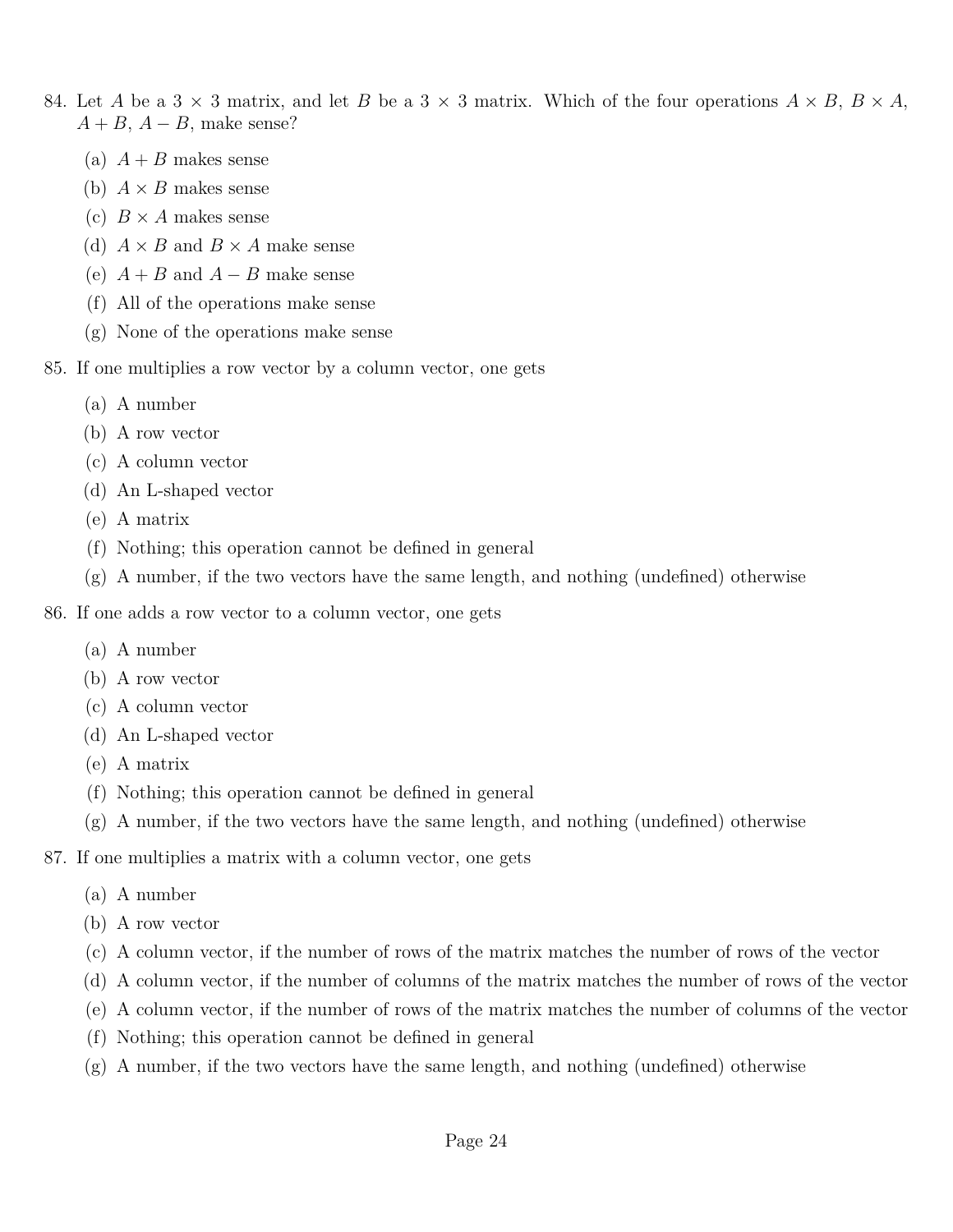- 88. If one multiplies a column vector with a row vector, one gets
	- (a) A number
	- (b) A matrix
	- (c) A row vector, in all cases
	- (d) A column vector, in all cases
	- (e) A row vector, if both vectors have the same length
	- (f) A column vector, if both vectors have the same length
	- (g) Nothing; this operation cannot be defined in general
- 89. If one multiplies a column vector with a matrix, one gets
	- (a) A number
	- (b) A matrix
	- (c) A row vector
	- (d) A column vector, if the number of rows of the matrix matches the number of rows of the vector
	- (e) A column vector, if the number of rows of the matrix matches the number of columns of the vector
	- (f) A column vector, if the number of columns of the matrix matches the number of rows of the vector
	- (g) Nothing; this operation cannot be defined in general
- 90. Let *A* be a matrix. Under what conditions will  $A \times A$  make sense?
	- (a) *A* must have at least as many rows as columns
	- (b) *A* must be a column vector
	- (c) *A* must have at least as many columns as rows
	- (d) *A* must be in reduced row-echelon form
	- (e) *A* × *A* makes sense for any matrix *A*
	- (f) *A* must be a square matrix
	- (g) *A* must be a row vector
- 91. Let  $F: \mathbb{R}^3 \to \mathbb{R}^5$  be a linear transformation. Then
	- (a)  $F$  is invertible if and only if the rank is five
	- (b) *F* is one-to-one if and only if the rank is two; *F* is never onto
	- (c) *F* is onto if and only if the rank is three; *F* is never one-to-one
	- (d) *F* is one-to-one if and only if the rank is five; *F* is never onto
	- (e) *F* is one-to-one if and only if the rank is three; *F* is never onto
	- (f)  $F$  is onto if and only if the rank is two;  $F$  is never one-to-one
	- (g)  $F$  is onto if and only if the rank is five;  $F$  is never one-to-one